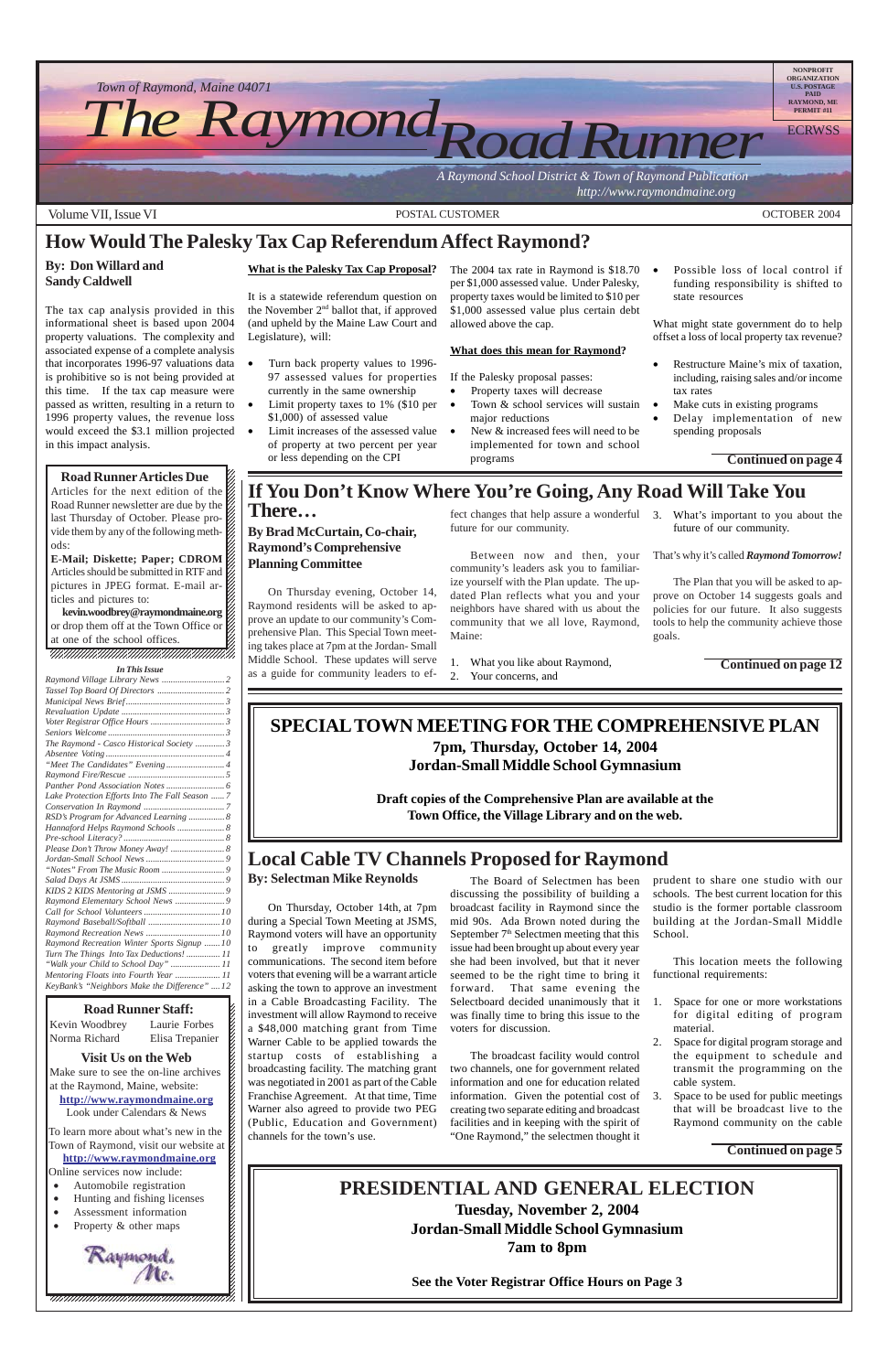### **Raymond Village Library News** spreadsheets. This is a great way to learn a new computer

| October/November 2004<br><b>Events and Meeting Schedule</b>                                                                       |                                                                                                                                                                                              |                                                                                                            |                                                                                                                                                                                                    |                                                                                          |                                                            |                                                                                       |
|-----------------------------------------------------------------------------------------------------------------------------------|----------------------------------------------------------------------------------------------------------------------------------------------------------------------------------------------|------------------------------------------------------------------------------------------------------------|----------------------------------------------------------------------------------------------------------------------------------------------------------------------------------------------------|------------------------------------------------------------------------------------------|------------------------------------------------------------|---------------------------------------------------------------------------------------|
| <b>SUNDAY</b>                                                                                                                     | <b>MONDAY</b>                                                                                                                                                                                | <b>TUESDAY</b>                                                                                             | <b>WEDNESDAY</b>                                                                                                                                                                                   | <b>THURSDAY</b>                                                                          | <b>FRIDAY</b>                                              | <b>SATURDAY</b>                                                                       |
| <b>FB=Fire Barn</b><br>JS=Jordan-Small<br><b>KC=Kokatosi Campgnd</b><br><b>PS=Public Safety Bldg.</b><br>RE=Raymond<br>Elementary | <b>SG=Sheri Gagnon</b><br>TG=Town Garage RT85<br><b>TH=Town Hall</b><br><b>VL</b> =Village Library<br>VC=Village Church<br>VT=Village Tennis<br><b>MB</b> =ModularBuilding at<br><b>JSMS</b> |                                                                                                            |                                                                                                                                                                                                    |                                                                                          |                                                            | $\mathbf{2}$                                                                          |
| 3<br>3:00-4:30PM VL<br>Special Skills: Craft<br>Display and<br>Demonstrations                                                     | 4<br><b>10:00AM VL</b><br>Babytime<br>4:00PM Durham<br>Soccer JSMS @ Durham                                                                                                                  | 5<br>2:15PM Poland<br><b>JSMS Golf</b><br>6:30PM VC<br>Troop 800 Meeting<br>7:00PM TH<br>Selectmen Meeting | 6<br><b>10:00AM MB</b><br><b>Beatification Committee</b><br><b>10:00AM VL</b><br>Toddlertime<br>10:45AM VL<br>Preschool Storytime<br>7:00-8:30PM VL<br>Adult Game Night -<br>Scrabble and Checkers | <b>4:00PM RE</b><br>Soccer Buckfield @<br><b>JSMS</b><br>6:30PM KC<br>Lions Club Meeting | 8<br>Denim Day at RES<br>2:15PM Poland<br><b>JSMS Golf</b> | 9<br>9:00AM Monmouth<br><b>JSMS X-Country</b>                                         |
| 10                                                                                                                                | 11<br><b>10:00AM VL</b><br>Babytime<br><b>NO SCHOOL</b>                                                                                                                                      | 12<br>4:00PM Monmouth<br>Soccer JSMS @<br>Monmouth<br><b>6:30PM VC</b>                                     | 13<br><b>10:00AM VL</b><br>Toddlertime<br>10:45AM VL<br>Preschool Storytime                                                                                                                        | 14<br><b>4:00PM RE</b><br>Soccer Pownal @ JSMS<br>7:00PM JS                              | 15<br><b>BSA Fall Jamboree at</b><br>Camp Hinds            | 16<br><b>BSA Fall Jamboree at</b><br>Camp Hinds<br>6:30PM VL<br>Murder Mystery Dinner |

|                                                 | <b>COLUMBUS DAY</b>                                                                                                                                   | Troop 800 Meeting<br><b>6:30PM RE</b><br><b>PTA Meeting</b><br>7:00PM TH<br>One Raymond Steering<br>Committee                                         | 4:00PM JS<br><b>JSMS X-Country</b><br>7:00PM TH<br><b>Planning Board</b>                                                              | <b>SPECIAL TOWN</b><br><b>MEETING</b>                                                                                                                                                                                                          |                                                                                                                   |                                                                        |
|-------------------------------------------------|-------------------------------------------------------------------------------------------------------------------------------------------------------|-------------------------------------------------------------------------------------------------------------------------------------------------------|---------------------------------------------------------------------------------------------------------------------------------------|------------------------------------------------------------------------------------------------------------------------------------------------------------------------------------------------------------------------------------------------|-------------------------------------------------------------------------------------------------------------------|------------------------------------------------------------------------|
| 17<br><b>BSA Fall Jamboree at</b><br>Camp Hinds | 18<br><b>10:00AM VL</b><br>Babytime                                                                                                                   | 19<br>4:00PM Mechanic Falls<br>Soccer JSMS @<br><b>Mechanic Falls</b><br><b>6:30PM VC</b><br>Troop 800 Meeting<br>7:00PM TH<br>Selectmen Meeting      | 20<br><b>10:00AM VL</b><br>Toddlertime<br>10:45AM VL<br>Preschool Storytime                                                           | 21<br><b>4:00PM RE</b><br>Soccer Richmond @<br><b>JSMS</b><br><b>6:30PM KC</b><br>Lions Club Meeting<br>7:00-9:00PM JS<br><b>BSA Merit Badge College</b>                                                                                       | 22<br>Raymond School District<br>1st Trimester Progress<br>Reports                                                | 23<br>Troop 800<br>Day Hike with Webelos                               |
| 24                                              | 25<br><b>10:00AM VL</b><br>Babytime<br>4:00PM RE<br>Soccer Minot @ JSMS<br>6:00-8:30PM RE<br>Pack 800 Meeting<br>7:00PM TH<br>Zoning Board of Appeals | 26<br><b>6:30PM VC</b><br>Troop 800 Meeting<br><b>7:00PM MB</b><br><b>Conservation Commision</b>                                                      | 27<br><b>10:00AM VL</b><br>Toddlertime<br>10:45AM VL<br>Preschool Storytime<br>7:00-8:30PM VL<br>Adult Halloween Horror<br>Readings   | 28<br>4:00PM St. Joe's<br>Soccer JSMS @ St. Joe<br>5:00-7:00PM Maine<br><b>Star Realty - Sebago</b><br>Chamber of Commerce<br><b>After Hours</b><br>7:00-9:00PM JS<br><b>BSA Merit Badge College</b><br>7:00PM TH<br><b>Cemetery Committee</b> | 29<br><b>Road Runner</b><br><b>Deadline</b><br><b>NO SCHOOL</b><br>K-4 Teacher Workshop<br>5-8 Parent Conferences | 30<br>8:00AM VC<br>Troop 800<br>Church Cleanup                         |
| 31                                              | <b>10:00AM VL</b><br>Babytime                                                                                                                         | $\mathbf{2}$<br>7:00AM-8:00PM<br><b>NATIONAL/STATE</b><br><b>ELECTIONS</b><br><b>6:30PM VC</b><br>Troop 800 Meeting<br>7:00PM TH<br>Selectmen Meeting | 3<br><b>10:00AM VL</b><br>Toddlertime<br>10:45AM VL<br>Preschool Storytime<br>7:00-8:30PM VL<br>Adult Game Night -<br>Poker and Chips | 4<br><b>6:30PM KC</b><br>Lions Club Meeting<br>7:00-9:00PM JS<br><b>BSA Merit Badge College</b>                                                                                                                                                | 5                                                                                                                 | 6<br>2:00-4:00PM KC<br>Scouting for Food<br><b>Retired Flag Pickup</b> |

#### **Art Exhibit**

Artist Dick Anzelc of Raymond has a sample of his beautiful art works on exhibit at the library until the middle of October. Mr. Anzelc has generously donated to the Annual Art Auction since its inception. Dick works in stained glass, oils and watercolors, and was honored when one of his paintings was presented to President Bush during his January 2002 visit to Portland. It is well worth a trip to the library to see these lovely works of art.

#### **Upcoming Events**

October and the beginning of November will be filled with varied happenings at the Raymond Village Library.

On Sunday**,** October 3, from 3pm to 4:30pm there will be a Craft Demonstration with 5 presenters showing their work and answering questions. Bob Wallace of Braveheart Leather will have some of his leatherworks on display. Joan Pappalardo will show her homemade embroidered quilts. Cinda Roy of Foxtail Lodge Art Shop has stained glass items on display. Jerry Rehm has wooden bowls and woodwork to show, and Kate and April of the Crafty Ladies have examples of paper cuttings and specialized paper crafts.

Samples of the work of these craft persons will be on display at the Raymond Village Library September 12 through October 3.

Wednesday, October 6, there will be another Adult Game Night at the library from 7pm to 8:30pm. This time Scrabble and Checkers are the featured games. Bring your boards, if you wish; otherwise, we have plenty to go around.

On Wednesday, October 27, 7pm – 8:30pm, there will be a Halloween Horror Reading for Adults. Celebrate Halloween with selected readings from traditional and non-traditional "horror" stories. Listen to, or read, your own favorite short selection. Halloween is for adults, also. Adult guests welcome.

Wednesday, November 3, 7pm – 8:30pm, Adult Game Night continues with Poker and Chips. Everyone with a playful nature is encouraged to join us for these fun evenings.

 Wednesday, November 10, 7pm – 8:30pm, the Computer Series continues with instruction in Excel –

skill or sharpen up your already existing knowledge. This is free instruction, and all interested persons are welcome. For more information, please call 655-4283.

#### **Murder Mystery Dinner**

 The Murder Mystery Dinner will take place on Saturday, October 16. "The Auction" takes place in England in the early 1980s. Each participant plays a character in the plot. This is always a fun evening. For more information, call 655-4283.

#### **Do You Know a Raymond Veteran?**

 The Raymond Boy Scouts and Girl Scouts are working together with the Raymond Village Library on a program to honor our Raymond veterans – male or female, past or present, living or deceased. If you are a veteran or you know of a Raymond veteran, please contact us. The Scouts would like to do a short interview of the veteran and, if agreeable, obtain their picture. The project is to put together an "Honor" poster for each veteran, which will then be displayed in the Raymond Village Library during the month of May 2005. The Library will host a program honoring all our veterans on Monday, May 23, 2005, from 7pm to 8:30pm. During the program, those honored vets who volunteer will be asked to speak about their service and experiences. Please help us with this worthwhile community project.

For male veterans, please contact Tom Wiley at twiley2@maine.rr.com

For female veterans, please contact Jeri Keane at jkeane1@maine.rr.com

For any additional information, please contact Susan Rehm at srehm@maine.rr.com

# **Raymond Village Library \$1,000 Match Challenge: Help The Library Turn \$1,000 Into \$3,000!**

The Raymond Village Library has received a very generous donation from a local family in the amount of  $$1,000$ . And this gets even better — if the library receives additional donations totaling \$1,000 by October 31st, the family has agreed to double their amount! With your help and financial support, the Library could receive over \$3,000 of much needed funding by the end of the month.

If you are able to donate any amount to this match effort, the Library would appreciate your support, and all library patrons would be the beneficiaries of your gift. The deadline to raise the \$1,000 is October 31, 2004, so please mail your contribution today to Raymond Village Library, Attn: Match Challenge, P.O. Box 297, Raymond, ME, 04071, or stop by the library to make your contribution.

The entire library community of staff, trustees, and patrons sincerely thank the family who has offered this exciting opportunity.

## **Savings At The Library And By The Library (Taxes Included!)**

#### **By: Sandi Severn**

*Final of a Three Part Series*

Taxes and Raymond Village Library? In the same thought? Absolutely! In addition to saving dollars by borrowing items from the library rather than purchasing them, your family can find additional assistance and savings at tax time through your support of the library. But first, let's look again at your direct savings by using the library.

The previous articles in this series pointed to the average family's savings of \$675 annually and provided a chart for you to estimate your family's savings. OK, OK,

#### **Continued on page 11**

### **Tassel Top Board Of Directors**

The Tassel Top Board of Directors is looking for applicants for a position on the Board.. Please forward your letters of interest to Louise Lester, Town Clerk, 401 Webbs Mills Road, Raymond, ME, 04071, or e-mail louise.lester@raymondmaine.org. The Board meets about four times a year and is responsible for the organization and operation of Tassel Top Park. If you would like more information about Tassel Top Park, please contact Bob Metz at 627-7053.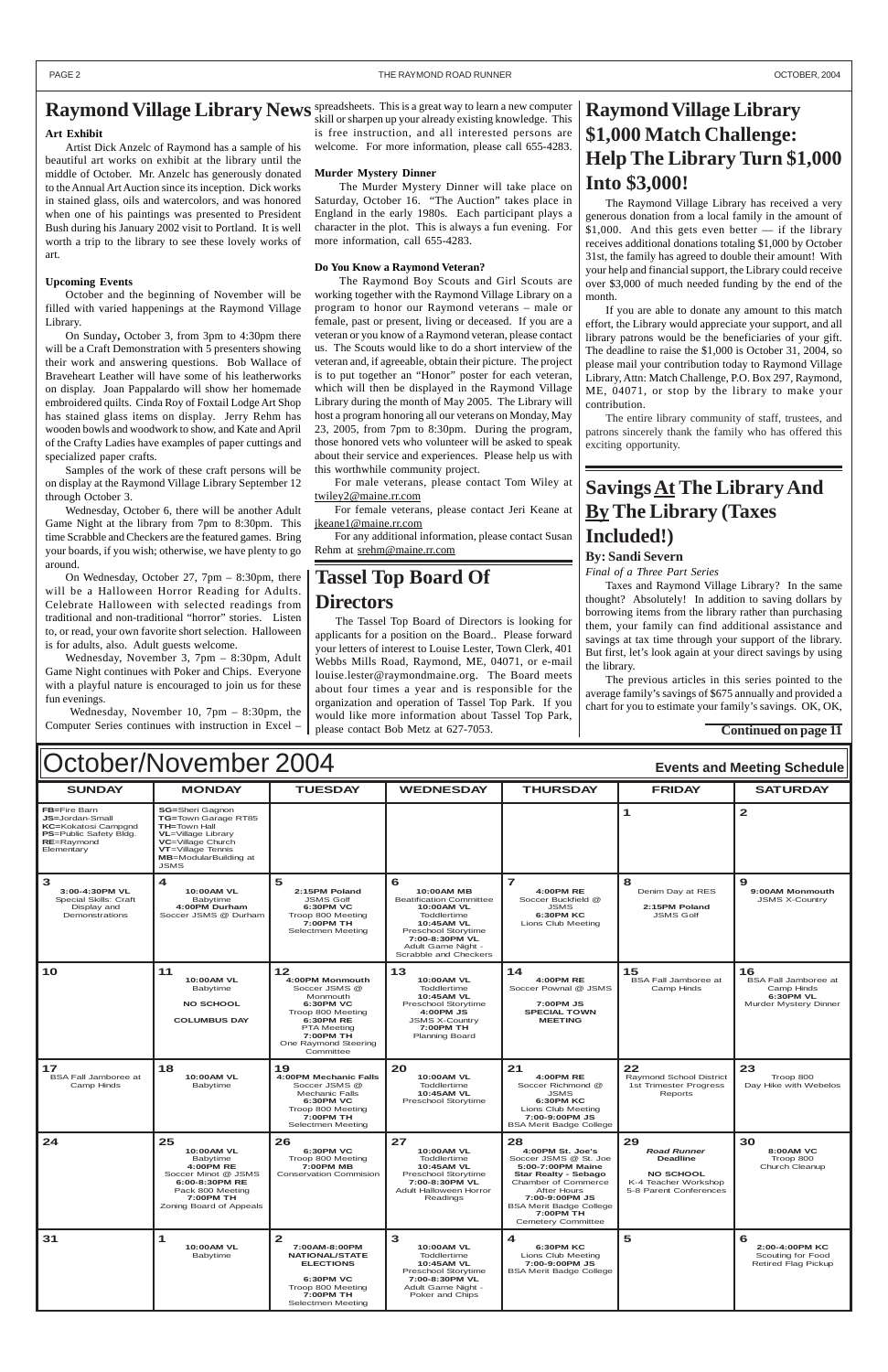### **Municipal News Brief**

#### **By Don Willard, Town Manager**

The Raymond Board of Selectmen took the following actions in September.

- 1. Digital Broadcast Studio. The Selectman voted unanimously to approve bringing the longstanding issue of building a Raymond cable television broadcast studio to the voters at the October 14<sup>th</sup> Special Town Meeting. Consideration will be given to appropriating the necessary funds from unanticipated excess revenue collections that would otherwise lapse to surplus from the 2003/2004 year. The amount requested of \$58,000 would be matched by a grant in the amount of \$48,000 from Time Warner. The studio would allow local broadcast of live and prerecorded municipal, school and community events, as well as provide a valuable learning environment for our school children.
- 2. Community Improvement Recognition. Chairman Betty McDermott presented a Certificate of Recognition to Peter and Kim Erskine, owners of Mexicali Blues, 1338 Roosevelt Trail, for the building improvements they have made to the former Sundancer Restaurant building located on Route 302.
- 3. Approved Supplemental 2004, #6 Supplemental # 03- 08, James and Patricia Ross, Map 16-Lot 45B - Assessors' Agent Amanda Simpson, CMA, AICP.
- 4. Approved Abatement 2004, #5 Abatement #03-20, Colin Greig, Map 4-Lot 28 - Assessors' Agent Amanda Simpson, CMA, AICP.
- 5. Approved Abatement #03-21, Roger & Chris Francoeur, FOOO1P - Assessors' Agent Amanda Simpson, CMA, AICP.
- 6. U.S. Postal Service discussion of *Raymond Road Runner* delivery problems. Town Manager Willard announced that Paul Robinson, Acting Director U.S. Postal Service, declined a second invitation to meet

in a public forum with the Board of Selectmen to discuss outstanding concerns. He instead offered to meet privately and indicated that the Postal Service would agree to a partial credit on the town's next mailing to account for the cost of the newsletters that were discarded in July. The Town Manager and Chairman of the Board of Selectmen will arrange to meet Mr. Robinson in order to resolve this issue.

- 7. 2004 Cumberland County Tax Assessor's Return for signature. The Selectmen voted unanimously to pay Raymond's debt to Cumberland County in the amount of \$429,763.
- 8. The Selectmen voted unanimously to execute Maine Bond Bank documents to facilitate receipt of the fire truck bond in an amount of \$550,000 and the road reconstruction bond in the amount of \$950,000, as approved at the May Town Meeting.
- Town Office painting. Town Manager Willard announced that the Windham Correctional Facility inmates would be painting the Town Office during the week of September  $20<sup>th</sup>$ , weather permitting.
- 10. A Workshop meeting was held on September 16th to discuss the possible development of Selectmen Bylaws and Policies. Consideration of adoption will be given at a future regular Board of Selectmen meeting.
- 11. The Town Manager and Board of Selectmen met with the Budget/Finance Committee on September 20th to discuss and obtain a recommendation for the October 14<sup>th</sup> Special Town Meeting on the Digital Broadcast Studio and the establishment of a local Board of Assessment Review. In other business, information was provided regarding the potential financial impacts of the Palesky tax cap initiative upon the town and school. An update on "One Raymond" Committee meetings was also provided.
- 12. Executive Session An Executive Session of the Board of Selectmen with the Town Attorney was held

to discuss a land use legal issue. No action was taken on this matter upon resuming regular session.

- 13. The Selectmen voted unanimously to bring the creation of a Board of Assessment Review (BAR) to the October 14<sup>th</sup> Special Town Meeting. A local (BAR) would hear property tax appeals from Raymond taxpayers that are not resolved by the Assessors Agent and Board of Assessors. This panel would be appointed by the Selectmen from interested Raymond citizens and would replace the current appeal to the County Commissioners. The final level of appeal to Superior Court would remain unchanged.
- 14. The Selectmen voted unanimously to set the 2004/ 2005 mil rate at \$18.70 per \$1,000 of valuation. The 18.70 mil rate includes an overlay of \$24,700 to cover abatements or uncollected taxes. This rate is an increase of \$.95 per \$1000 value over the 2003/ 2004 rate of \$17.75 per thousand.
- 15. Tassel Top Board of Directors resignation, Linda Morin. The Selectmen accepted the resignation of Linda Morin who has moved from Raymond. Interested individuals are encouraged to contact the Town Office if you would like to serve on the Tassel Top Board of Directors.
- 16. The Selectmen voted unanimously to recommend the Town of Raymond Comprehensive Plan 2004 article for placement on the Special Town Meeting Warrant on October 14, 2004.
- 17. The October 14, 2004, Special Town Meeting Warrant was unanimously approved and signed.
- 18. 2004 Maine Municipal Association Annual Convention Voting Delegate Credentials. Town Manager Don Willard and Town Clerk Louise Lester were unanimously appointed as voting and alternate delegates.
- 19. Reviewed and authorized Payroll and Treasurer's Warrants dated September 7, 2004, and September 21, 2004.

### **Revaluation Update**

Vision Appraisal Technology, Inc., data collectors have been working in the field since late May and have completed their work in the North Raymond area and on the Cape. Visits will continue through next spring and early summer. If your property was visited and the collector was unable to do an interior inspection, it may be next spring before they return.

The Assessing Office urges anyone that has a question about the process or a specific collector or visit to call the Assessor, Amanda Simpson, CMA, at the town office, 655-4742 ext. 51.

The following questions have been asked about the revaluation:

**What information do the data collectors look for?** *Data collectors will examine the property, dwelling units, outbuildings and site improvements. They*

*measure all structures and note the quality and type of construction. Photos are taken of all significant structures. Undeveloped properties are visited as well.*

**Why don't the data collectors make appointments?** *The data collectors make many visits and travel many miles in a day's work. In order to make efficient use of their time, appointments are too difficult to schedule as the time for any given visit and travel time cannot be accurately estimated.*

**What happens if the data collector visits my property and I am not home?** *Data collectors will attempt to make both an exterior and interior inspection during the first visit. If you are not home the collector will make exterior measurements and collect information about the property. They will return one additional time to attempt an interior inspection. If they are unsuccessful a notification letter will be mailed and an appointment arranged.*

#### **What happens if the data collector visits my property and I am home?**

*If you are home, the collector will ask for an interior inspection. If an interior inspection is refused, the collector will ask to return at a future date. If the homeowner refuses outright, they will be contacted by the Assessor to attempt to gain cooperation. Refusal of an interior inspection may affect the right to appeal value.*

**How long will data collection occur?** *Data collection will occur through the fall spring until all parcels are visited.*

**When will values be set?** The process of value determination is not performed by data collectors. Professional appraisers will go through a process of sales analysis and review of properties next year. It is expected that values will be set sometime in the summer and review meetings with property owners be conducted as necessary during the summer.

# **Voter Registrar Office Hours**

| Until October 22nd        | <b>Normal</b> |
|---------------------------|---------------|
| Tuesday, October 26       | Noon-'        |
| Wed. - Fri. October 27-29 | 8:30am        |
| Saturday, October 30      | 8:30am        |

**pon - 7pm Wed. - Fri. October 27-29 8:30am - 4pm 30am - noon** 

**The Voter Registrar will also be in attendance on Election Day from 7am to 8pm. When registering to vote, please appear with two forms of identification, one photo, and both stating your physical address in Raymond.**

### **Seniors Welcome**

Thanks to the generosity of the Raymond School Department, the Raymond Mentoring Partnership, Raymond Village Florist and community volunteers, we are able to offer a monthly dinner at Jordan-Small Middle School.

The third Wednesday of every month at 5:30pm in the cafeteria a special meal is prepared for the seniors in our community. Reservations are requested; please call 655-4743 a day or so in advance. A menu description will also be available. This helps our staff be better prepared to serve you. A \$2 donation per meal helps defray some of the cost.

As winter approaches, keep in mind if school is cancelled due to inclement weather, the dinner will also be cancelled.

We look forward to seeing you on Wednesday, October 20th.

# **The Raymond - Casco Historical Society Question Corner**

We were intrigued this month by a question on what is the oldest house in Raymond that is still being used as a dwelling. The Historical Society would like to identify the oldest home in Raymond. If you think that your home is one of the older homes in town and have documentation to verify its age, we would like to hear from you.

Contact Betty McDermott at 655-4646 or write her at 10 McDermott Road, Raymond, 04071. The Historical Society meets monthly from May thru October on the 3rd Monday of the month; please come and join us. Check the www.raymondmaine.org website for time and place.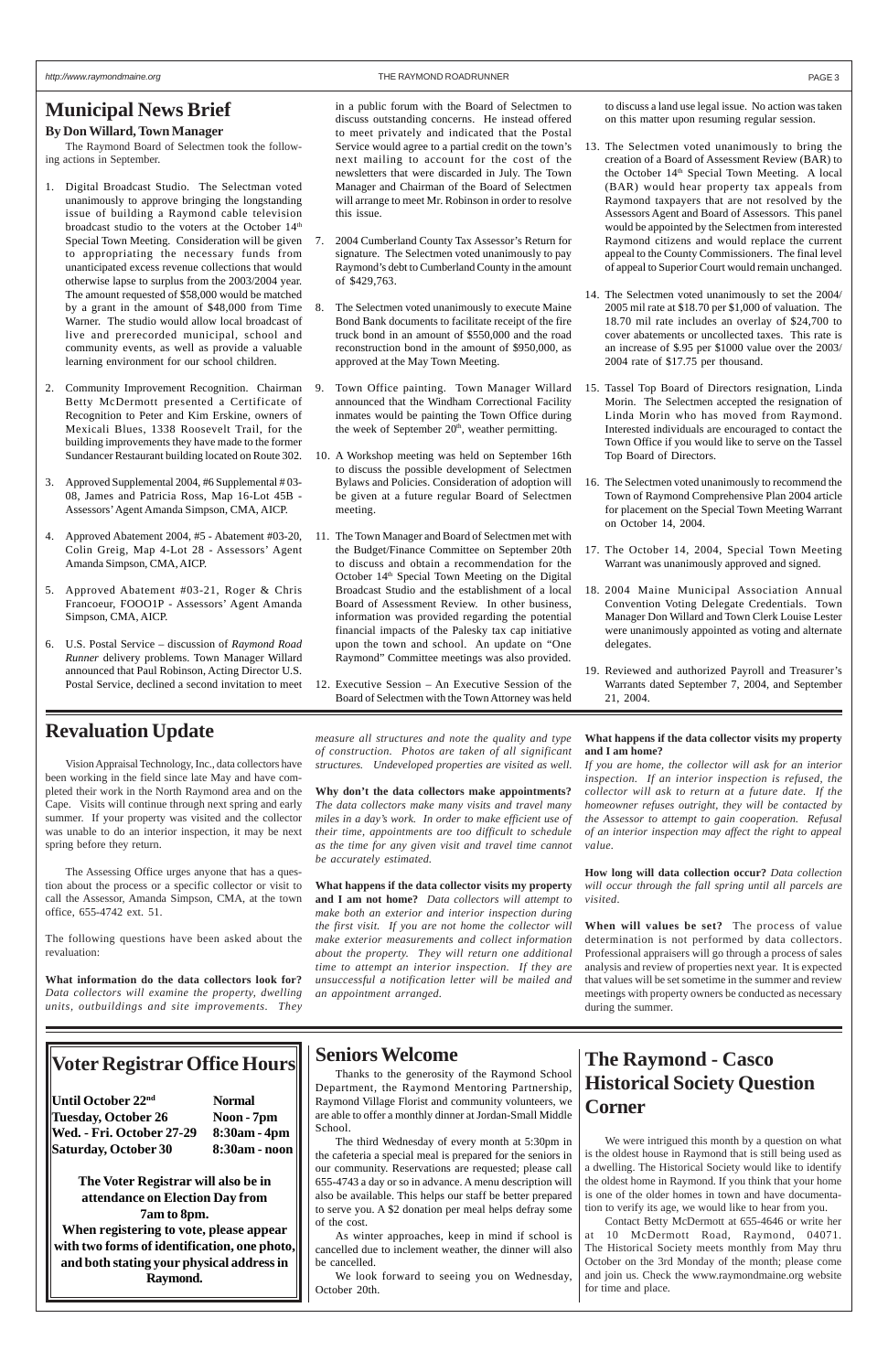### **Absentee Voting**

Absentee voting is now going on at the Town Clerk's Office at 401 Webbs Mills Road. If you do not think you will be able to vote on November 2, 2004, for the Presidential/General Election, you are invited to vote beforehand. If you are a registered Raymond voter, come into the Town Office and vote. If you are a resident of Raymond and haven't registered to vote in Raymond, please bring two forms of identification showing your street address to the Town Office and you can register and vote absentee.

If you have any questions, please do not hesitate to call the Town Clerk's Office at 655-4742 or visit the website (www.raymondmaine.org) for information, instructions, and applications.

# **Representative Urges All Registered Voters To Cast A Ballot At Upcoming Election**

Representative Joe Bruno of Raymond wants every eligible citizen to have the opportunity to vote. "Even if you are unable to get to the polls on Election Day," said Representative Bruno, "absentee voting allows you to cast a ballot. You don't need a specific reason to apply for an absentee ballot."

The Raymond Lions Club, continuing a 10 year tradition of supporting the belief that an informed electorate will make the correct choice, is sponsoring a "Meet the Candidates" evening. This will be held at the Jordan-Small Middle School Cafeteria on Monday, October 11<sup>th</sup>, 7pm.

Any registered voter may cast an absentee ballot instead of voting in person at a polling place on Election Day. Just complete an absentee ballot application. When the ballot is mailed to you, fill it out and deliver it back to the municipal clerk. To be counted, voted absentee ballots must be received by the municipal clerk by 8:00 pm on Election Day, November 2, 2004.

To apply for an absentee ballot, contact the municipal clerk in the town or city where you are registered to vote. You may make a telephone request for your absentee ballot, or make a written request by completing an absentee ballot application. Completed applications can be mailed, faxed or delivered in person to the municipal clerk.

Change the initiative despite limiting language contained therein to the contrary

For more information or answers to questions you may have regarding absentee voting, contact Representative Bruno at 627-4979 or your local municipal office. Information is also available at www.maine.gov/sos/cec/elec.

Make sure you have a voice in your future. Cast a ballot in the November 2, 2004, General Election.

# **Raymond Lions Club Sponsors "Meet The Candidates" Evening**

We have invited the 2 candidates for State Representative and the 2 candidates for State Senator to attend, and anticipate that all will be there. Voters in Raymond are urged to attend and take advantage for the opportunity to ask the candidates questions on where they stand on the issues.

The program calls for up to 5 minutes of opening remarks by each candidate, followed by the question and answer period. The candidates will then be given the opportunity to make a 3 minute closing remark. They have been asked to stay after the formal part to meet one on one with voters and share some cider and snacks.

Aid to community services including library and recreation would likely have to be greatly reduced or eliminated

We urge all who are able to attend. If you cannot attend but have a question you would like asked, please mail your question to the Raymond Lions Club, PO Box 1057, Raymond, ME, 04071. Representative questions from those submitted in writing will be asked by the moderator.

### **Maine vs. California**

The Palesky proposal is essentially the same as California's Proposition 13 enacted in 1978. At that time the State of California had a large surplus that helped blunt the immediate impacts of local property tax reductions In Maine's case, the state is currently facing a \$785 million dollar structural gap between planned spending and current revenues. This also does not take into account the \$260 million cost of funding Question 1 passed in June to assist towns with local educational costs.

#### **State funding of local services vs. local control**

Using California as a model, it is likely that passage of the Palesky Tax Cap will reduce local control, as significantly greater amounts of funding will likely come from state sources to fund local services.

#### **How much money would have to be cut from the town budget?**

If the referendum passes, Raymond's combined town and school budgets will be required to be cut by approximately \$3,103,419 or 36.3% based on 2004 assessment values. As the referendum is written, which may prove to be unconstitutional, assessed property values would be turned back to 1996-97 levels, so the proposal's fiscal impact could actually be much greater. A rough estimate of the impact is a \$3.85 million loss or 45%. The potential impact of the tax cap in Raymond as determined above is realistic after extensive analysis of data.

#### **What is the Town of Raymond's current property tax requirement?**

|            | For fiscal year 2004 it is approximately \$8.4 million. |
|------------|---------------------------------------------------------|
| School:    | \$ 6.4 million                                          |
| Municipal: | \$1.6 million                                           |
| County:    | \$ .4 million                                           |

#### **How would \$3.1 million be cut from the town and school budgets?**

Town and school officials would seek citizen input and then be required to make cuts. If the current town/school budget ratio (18% town and 82 % school) were applied to the cuts, the school would have to cut approximately \$2,544,803, and the town would have to cut \$ 558,615. County government is exempt from the Palesky proposal, so the towns would be required to pay this tax in full before any local town and school expenses are considered. The current county tax obligation for Raymond is \$429,763.

#### **What changes in town services would we see?**

There is no way to know exactly what would change until the actual cuts are determined, but it is anticipated that many services may be reduced or eliminated.

- Less frequent road plowing and maintenance
- Stop issuing motor vehicle plates and performing other state licensing services
- Increase in customer waiting time for remaining core services due to possible departmental reductions in staff
- Delayed fire and ambulance response related to above
- Delayed capital equipment acquisition and replacement
- Reduced or eliminated aid to social service organizations
- Increased fees or new fees for: Solid waste disposal Building Permits Inspection Fees Planning / Development
- More regionalized programs and services

#### **What changes in our Schools would we see?**

As is true with the town, there is no way to know exactly what would change until the actual costs are determined. Over 89% of the school budget goes to fixed costs, 52% of which are salaries and benefits and 26% of which are High School tuition costs. It is anticipated that the following changes may occur:

- Educators and support staff would lose their jobs
- Average class sizes would increase to 25 students in the lower grades and 30 students in upper grades
- Programs like sports and extracurricular activities would be eliminated or funded by fees
- Possible fees for supplies
- Less attention to individual students
- Less remedial help for students
- Reforms such as standards and assessments determining whether students have met standards would be threatened
- Tuitioning of our High School students would be facing many challenges and unknowns
- Schools as we know them that attract residents to Raymond would no longer exist

#### **Will any town fees be deductible from my income tax?**

No, your property tax is a deductible item, but fees are not.

#### **Can Raymond vote this proposal down or override it in some way?**

No. It is a statewide referendum, so even if the referendum is defeated in Raymond but passes statewide, it will apply here. There is no local override provision in the proposal, unlike the tax cap in Massachusetts - Proposition 2 1/2, which does have a local override option.

#### **How will the revaluation be affected by the tax cap if it passes?**

The data collected for the revaluation will be valuable, as the last town-wide inventory was completed in 1989. Since it is unclear what values will be used under the cap, the sales analysis and value setting may have to be adjusted.

#### **Can this bill be passed now and fixed later?**

Section 356 of the initiative states that the Legislature may not amend Palesky. Passage of the bill would be by simple majority, but amendment or repeal would require a 2/3 vote of support at a statewide referendum. Both of these provisions may be proven unconstitutional if tested before the Maine Supreme Judicial Court.

#### **Are these all just scare tactics, or will services and programs really be eliminated in Raymond?**

These are not scare tactics, but realistic estimates of reductions that would have to be made in the budget. The 2004 valuation estimate, if the proposal passes, is a \$3.1 million loss of revenue from town and school budgets, and will require very real sacrifices.

#### **How does all of this fit in with Question 1, which passed in June?**

Question 1 requires the State of Maine to increase its portion of school funding from approximately 43 percent to 55 percent. This additional funding would allow towns to lower property taxes since there would be more money for education available from the State.

#### **Other states have tax caps. What have been the results?**

Some other states have tax caps. Each state is unique, and the success of these respective caps is subject to debate and interpretation. The Palesky referendum is modeled after California's Proposition 13, and there is data to substantiate that education in California has suffered as a result.

# **How Would The Tax Cap Referendum Affect Raymond?**

**Continued from page 1**

**Continued on next page**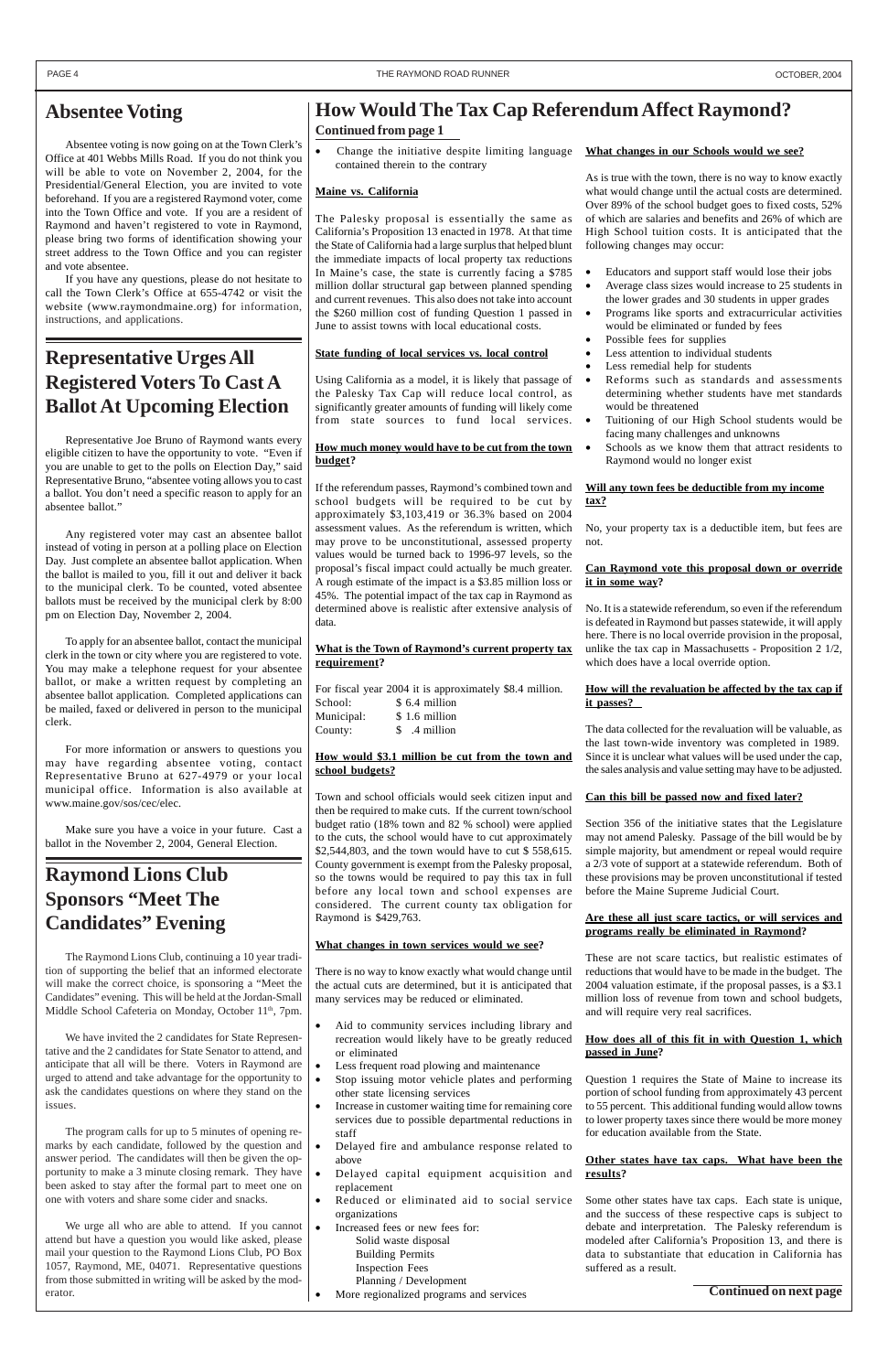system. This space will also be used to broadcast live 4. Student education - Provide students with the programming from the School Department.

These requirements dictate two rooms be used for the facility. One would be a large meeting room and the other a smaller editing and transmission room. The second room could also contain a conference table for meetings that require executive sessions, such as the School Committee and the Selectmen.

Highlights of the proposal include:

- 1. Digital editing capability Digital editing is the process of using a computer to create or edit video data. All prerecorded programs that will be broadcast on the two cable channels will be in digital format.
- 2. Program broadcasting Program broadcasting is the broadcast of prerecorded video. All prerecorded video will be broadcast from a computer that has an attached hard disk library of at least 100 hours of programming. This computer will schedule the video source for the two cable channels. In addition this computer can also broadcast from other sources, including live broadcast, web broadcast, or other video feeds. A second computer will be used for the conversion of existing analog video programming (VHS, SVHS, and 8mm video tapes) to digital video format on DVD.
- 3. Live broadcasting Live broadcasting will initially be done from the large room in the portable. The location of the portable will also make live broadcasting from the school possible. Larger live meetings will be broadcast from the JSMS cafeteria and gym.

opportunity to use broadcast production techniques as a means of learning technological and other skills that they will help them succeed throughout life. The student broadcast station would provide instruction in every aspect of digital broadcasting. They will also learn about proper sequencing, working as a team, planning a broadcast, creating a finished product and receive hands-on experience with state of the art equipment.

The town cost to bring this broadcast studio to life would be \$58,000. To fund the local share of the capital costs the Selectmen proposed using a portion of the \$73,000 in unanticipated revenues received during the 03-04 fiscal year. Additional costs include ongoing staffing expenses which will be low given that the present Network Administrator will serve as the Station Manager and the cost of the part time Videographer necessary is already budgeted for to cover many municipal meetings on the present delayed broadcast analog basis. The Cable Broadcast Studio operating Software will require periodic updates, but expensive hardware will have a long useful life and not require replacement for several years. If approved by the Special Town Meeting the studio should be operational within a time frame of approximately three months.

Additional information regarding the Cable Broadcast Studio proposal may be obtained at the Town Office by contacting either Town Manager Don Willard at 655-6994 ext. 31 don.willard@raymondmaine.org or Network Administrator Kevin Woodbrey ext. 62 kevin.woodbrey@raymondmaine.org.

#### **RAYMOND FIRE/RESCUE CALLS FOR SEPTEMBER**

| <b>DATE</b>    | <b>TIME</b> | <b>LOCATION</b>         | <b>TYPE OF CALL</b>                      |
|----------------|-------------|-------------------------|------------------------------------------|
| 9/1/2004       | 1540        |                         | MEADOW RD / MAIN ST. 2-CAR MOTOR VEHICLE |
| 9/2/2004       | 1127        | CASCO                   | SMELL OF SMOKE                           |
| 9/2/2004       | 1221        | CASCO                   | <b>BACK PAIN</b>                         |
| 9/2/2004       | 1748        | <b>WEBBS MILLS RD</b>   | <b>BARK MULCH FIRE</b>                   |
| 9/3/2004       | 1636        | <b>EGYPT RD</b>         | <b>CARDIAC CALL</b>                      |
| 9/4/2004       | 552         | <b>KINGS GRANT</b>      | <b>NECK PAIN</b>                         |
| 9/4/2004       | 947         | <b>WHARF RD</b>         | <b>AIRWAY OBSTRUCTION</b>                |
| 9/4/2004       | 1517        | <b>FRYE ISLAND</b>      | <b>BROKEN ARM</b>                        |
| 9/4/2004       | 2121        | <b>WEBBS MILLS RD</b>   | MALE COLLAPSED                           |
| 9/5/2004       | 1533        | <b>FRYE ISLAND</b>      | POSS, DISLOCATED HIP                     |
| 9/5/2004       | 1812        | ROOSEVELT TRAIL         | <b>CHEST PAIN</b>                        |
| 9/5/2004       | 1835        | MEADOW RD.              | <b>UNPERMITTED FIRE</b>                  |
| 9/5/2004       | 1931        | <b>AUTO-AID GRAY</b>    | <b>FIRE ALARM SOUNDING</b>               |
| 9/6/2004       | 1512        | <b>TWIN PINES</b>       | <b>AMPUTATED FINGER</b>                  |
| 9/8/2004       | 1201        | <b>LEVY LANE</b>        | <b>FIRE ALARM SOUNDING</b>               |
| 9/10/2004 2216 |             | TENNY HILL RD           | <b>1-CAR MOTOR VEHICLE</b>               |
| 9/13/2004      | 704         | ROOSEVELT TRAIL         | 2-CAR MOTOR VEHICLE                      |
| 9/13/2004      | 1031        | <b>COLE RD</b>          | <b>MEDICAL EMERGENCY</b>                 |
| 9/13/2004      | 1506        | <b>GRAY</b>             | <b>OVEN FIRE</b>                         |
| 9/13/2004      | 1702        | CAPF RD                 | <b>VEHICLE LEAKING OIL</b>               |
| 9/13/2004      | 1811        | ROOSEVELT TRAIL         | 2-CAR MOTOR VEHICLE                      |
| 9/14/2004      | 713         | ROOSEVELT TRAIL         | <b>MALE UNCONSCIOUS</b>                  |
| 9/14/2004      | 957         | <b>THOMAS POND TERR</b> | <b>CARDIAC CALL</b>                      |
| 9/14/2004 1633 |             | <b>VALLEY RD</b>        | <b>DIFF.BREATHING</b>                    |
| 9/14/2004      | 1704        | <b>MEADOW RD</b>        | <b>SUBJ. UNCONSCIOUS</b>                 |
| 9/17/2004 2307 |             | <b>CARRIAGE HILL RD</b> | <b>DIFF.BREATHING</b>                    |
| 9/18/2004 1430 |             | <b>LOOKOUT LANE</b>     | <b>GEN.ILLNESS</b>                       |
| 9/19/2004      | 59          | NO.RAYMOND RD           | <b>VEHICLE FIRE</b>                      |
| 9/19/2004      | 1628        | <b>MEADOW RD</b>        | <b>MEDICAL EMERGENCY</b>                 |
| 9/20/2004      | 49          | <b>EGYPT RD</b>         | <b>STOMACH PAIN</b>                      |
| 9/20/2004      | 1852        | <b>WEBBS MILLS RD</b>   | <b>CARDIAC CALL</b>                      |
| 9/21/2004      | 1105        | <b>BALL DR.</b>         | CO DETECTOR ALARM                        |
| 9/22/2004      | 1003        | <b>GRAY</b>             | <b>OVERDOSE</b>                          |
| 9/22/2004      | 1900        | ROCKY POINT RD          | <b>UNPERMITTED FIRE</b>                  |
| 9/23/2004 1625 |             | <b>GRAY</b>             | 3-CAR MOTOR VEHICLE                      |
|                |             |                         |                                          |

### **Raymond Fire/Rescue HOT SPOT**

#### *"KEEPING OUR COMMUNITY SAFE THROUGH EDUCATION"*

Hello, Raymond residents!! This new section of the Road Runner will appear every month with tips, updates and general information from your Fire/Rescue Department. This section will also be used as an "Open Line" between you and the department members. Each month we will have a different topic or issue to discuss. This will allow us to help get important information out to you about upcoming events, changes in our ordinances, and current information on both fire and rescue issues, such as how to prevent chimney fires or how to prevent and treat frostbite, hypothermia, etc. We will also be looking for feedback and suggestions for upcoming articles. Please send any requests or comments to josh.stevens@raymondmaine.org

The Raymond Fire/Rescue Department will be having a Haunted House at Camp Hinds this year on Sunday, October 31, starting at 6pm and ending at 9pm. There will be no charge. This event is being held to offer you and your children a safe and fun place on Halloween. Due to this event, we will not be passing out goodies at our fire stations.

I would also like to remind people that October 3- 9<sup>th</sup> is National Fire Prevention Week. The Fire Department will be visiting both the schools and the child care centers in town. Please help to keep your children and family safe by having an emergency escape plan for your house. (Your children will be able to tell you what this is!!)

In closing I would encourage all of you to send your comments and suggestions to me and *HELP US HELP YOU* by making sure your house is clearly marked with your street number. This number should be clearly posted on your house and mailbox and should also be reflective, so it can be seen at night. Also remember that your help could be coming in both directions so place this number on both sides of your mailbox!

# **Qualified Individuals May Obtain Disability Special Veteran License Plate**

### **Continued from page 1 Local Cable TV Channels Proposed for Raymond**

Representative Joe Bruno of Raymond is pleased to announce the availability of a new registration plate for veterans who have a disability. According to Secretary of State Dan A. Gwadosky, the new plate authorizes access to designated disability parking spaces and features both the veteran and disability symbols.

"This plate recognizes the contributions and sacrifices of individuals who have served in the United States Armed Forces while providing necessary access to designated disability parking," said Representative Bruno.

Veterans interested in obtaining the plate must submit an Application for Disability Plate/Placard, or currently have one on file with the Bureau of Motor Vehicles (BMV). The application is available at BMV offices or online at www.maine.gov/sos/bmv.

Veterans Commemorative Decals, which highlight some military awards as well as all branches of the Armed Forces, can also be displayed on the Disability Special Veteran Plate. Veterans with disabilities are encouraged to review information about this registration option. If the applicant does not already have standard veteran registration plates, evidence of honorable discharge from the United States military is required by submitting a copy of the DD 214 (report of separation or discharge from active duty).

More information about the Disability Special Veteran Plate may be obtained by visiting a BMV office or calling the BMV Registration Section at 624-9000, extension 52149.

#### **Palesky and taxpayer equity**

Under the Palesky proposal, variable rates of taxation would be established based upon longevity of property ownership. It is probable that some owners of more valuable real estate will pay less property tax than owners of less valuable real estate.

#### **What is the Town of Raymond's current undesignated fund balance or surplus? Could this amount of money make up for the property tax losses projected under the Palesky initiative?**

Raymond's current fund balance is \$1,484,552. As can be clearly seen from the impact analysis of the Palesky proposal, the present surplus would be inadequate to bridge the expected property tax revenue shortfall for even one year. It would also be very unwise to spend down the town's surplus accumulated over many years to fund a portion of one year's budget expenditures. Fund balance is basically a municipal savings account. It is used in a variety of ways, including paying for unexpected

expenses resulting from natural disasters such as 1998's ice storm. It can also be used as a source to help offset the cost of non-recurring major capital acquisitions, such as certain expensive equipment, or as a catalyst for supporting building projects, as well as being used in a more limited way on a year-to-year basis to help reduce property tax rates. In order for a community to maintain a healthy financial position, which in part determines the cost of municipal borrowings, it must have an adequate fund balance. The highly respected Government Finance Officers Association (GFOA) recommends that, at a minimum, general-purpose governments, regardless of size, maintain an undesignated fund balance (surplus) of 12 - 15% of regular combined town and school general fund expenditures. At \$1,484,552, Raymond's surplus is only slightly more than the GFOA's and auditor's absolute minimum recommendation of \$1,300,000. Undesignated fund balance is presently under the control of the town's legislative body. In Raymond's case, this means the town meeting, so the people themselves have control over expenditures from the fund.

### **Continued from previous page How Would The Tax Cap Referendum Affect Raymond?**

#### **Where can I get more information?**

- A complete copy of the Palesky proposal is available at: www.memun.org/resources/Public/ news/pp/question.htm
- Additional information from the Town Clerk or Town Manager's office: 655-4742
- www.news.mainetoday.com/indepth/taxreform
- http://www.umaine.edu/mcsc/TaxCap.pdf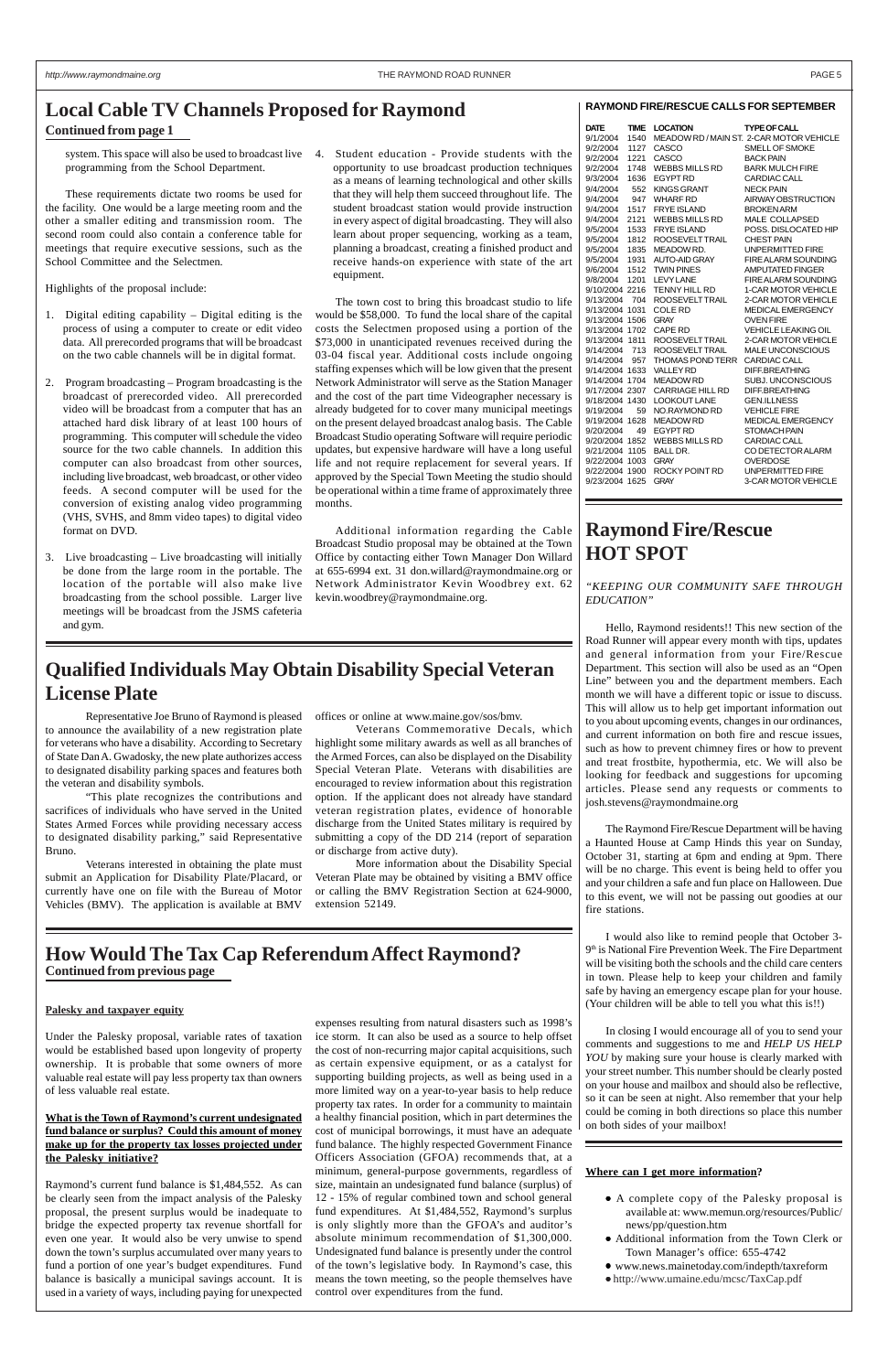### **Panther Pond Association Notes By: Ben Severn, PPA President**

- PPA celebrates two successful years with announcement of 319 Grant Approval to fix runoff problems identified in recently completed Watershed Survey
- PPA sets challenges to protect the pond's water quality and thwart the milfoil threat
- PPA elects new slate of officers for two year terms
- PPA announces special october meeting

#### **PPA Accomplishments**

At the Annual August Meeting held at the Raymond Public Safety Building, it was noted that in less than two years' existence PPA took actions that have led to the completion of a Comprehensive Survey of the entire Panther Pond Watershed, the application for a federal grant to support fixing the runoff problems cited in the Survey, and ultimately the recent award of the \$83,770 federal 319 grant, formally titled, the "Panther Pond Conservation Project – Phase 1." In addition, early on, the Town and State responded to the preliminary Survey findings and fixed some of the identified runoff problems under their respective jurisdictions. None of this would have been possible without the dedication of the PPA volunteers and the unselfish and close collaboration of staffs from the Department of Environmental Protection (DEP), Cumberland County Soil and Water Conservation District (CCSWCD), and especially the Raymond Waterways Protective Association (RWPA), who have shepherded and continue to guide our effort.

#### **Future Challenges**

#### **319 Grant Challenge to reduce runoff pollution**

The immediate challenge is to assure that as many as possible of the sites with significant runoff problems are improved over the next two years and that all the funds provided by the grant are used effectively. We have worked hard to identify the runoff problems and to obtain funds to fix them. We now must rise to the challenge to provide volunteer assistance to those landowners that are receptive to the suggested fixes but either physically or financially cannot do all of it alone. We are quite fortunate to have as project manager Noralee Raymond, the RWPA Executive Director. With Noralee's experience, dedication, and boundless energy to push and guide us, fortified with assistance from the DEP and others, we can look forward to realizing our goal of improving the water quality of Panther Pond through the effective and efficient use of the 319 Grant funds. *Be sure to read next month's PPA Notes for specific details regarding the grant award.*

#### **Invasive Plant Challenge**

At the same time we must not forget that we have an invasive plant problem right at our front door. Not in Vermont, not in New York, not in Michigan, but right here in the Songo River, Little Sebago, and Sebago Lake—Bay

greater than the parts. As I have talked with people, I sense that we are on the cusp of being able to wage a battle that will control, if not rid us of, the invasive milfoil. The next year or two will be critical.

#### **Election of New Slate of Officers**

At the Annual August Meeting, the following officers were elected to the Board of Directors for a 2 year term:

A Small town atmosphere and rural characteristics need protection Natural Resources: (page 12-2) 1. 11. 12 Economy: (pg. 12-7) 1.f, 2.d, 3.a, b, c 11.

Ben Severn, previously the Vice-President, was elected President. Brian Walker was elected to the Board for the first time as Vice President. Ira McLain and Ginger Wallace were reelected to their positions as Treasurer and Environmental Officer respectively.

B Community morale, caring and volunteering Historic and Archaeological Resources: (pg. 12-1) 1.,2 b Natural Resources: (pg. 12-2) 1., e, f, j 6., a, b 7., a, b 8., a, b, c 9., a 10., b 11. Housing (page 12-6) 1., e Economy (page 12-7) 1., e 3., a 4., b Transportation: (pg. 12-8) 2.c Public Facilities and Services: (pg. 12-11) 1.e 3., a,b 4., a,b,c 5., b 7., a 8., a,c,d 9., a,c 10., a 12., a 14., a

Gary Cox, the first president of PPA and one of the founding fathers of the Association, had announced earlier that he would not be available for a second term due to an increased workload. He tendered his resignation to be effective after the Annual Meeting in order to allow the current slate to assume their offices immediately and not wait until January 1, 2005, as stipulated in the by-laws.

Gary has promised that he will continue to be actively involved in specific PPA projects. The new Board assured him that it would hold him to his word.

As Gary moves on, we would be remiss if we did not recognize publicly the service he has rendered to those around Panther Pond in having the energy, some would say stubbornness, and above all, the vision to see the concept of a pond association move from abstraction to reality. Thanks for a job well done. We will keep your vision forever in our sights.

#### **Special October Meeting, October 16, 2004**

In conformance with the by-laws, a special meeting has been called by the new Board of Directors to amend the by-laws in order to conform to the changes suggested by the membership at the past May and August meetings. The meeting will be held at the Public Safety Building in Raymond at 9am Saturday, October 16, 2004. In the May and August meetings, the membership indicated that:

- 1. The number of meetings per year should be reduced from three, as currently stipulated, to one, with the one annual meeting to be held in August. As currently stipulated in the by-laws, Special Meetings can be called by the Board. That stipulation will remain and give the PPA the flexibility it may need to meet at some additional times other than the Annual August meeting.
- 2. The newly elected Board of Directors should assume its duties immediately following the August meeting rather than waiting until January 1 of the ensuing year, as currently stipulated in the by-laws.

G Commercial services selected for local needs and for low impact on scenic views, traffic, and noise Economy (pg.  $12-7 + 1$ . a,b,c,d,e 2. a,b,c,d, 3. a Transportation (pg. 12-10) 4. a,b See A above.

*From the Board of Directors to all our members and supporters, a hearty "Thank You"*!

### **Raymond Tomorrow With Raymond's Comprehensive Plan**

### **By: Harold N. Burnham**

If you were following the progress of developing the Comprehensive Plan for Raymond's future, you may be interested in how your particular visions or concerns for the future were being addressed. To guide you through examining the results, here is a short list of the most frequently expressed visions and concerns (\* below) which the Committee heard in our Neighborhood Gatherings and in the regular open public monthly meetings over the last three years. The references given are taken from the Final Draft for 2004 and are ones which either directly or indirectly address those personal concerns. You will find them in the last chapter, titled 12. GOALS, POLICIES, AND STRATEGIES on page 12- 1

```
 Public Facilities and Services: (pg.12-11) 1., 4., 6.,
7., 8., 9.a,c 11.
 Finances: (pg. 12-16) 4,a
 Land use: (pg. 12-16) 1,2,3,4
```
\* C Preserving Natural Features, lakes, forests, watersheds, and scenic views

View Estates, Jordan Bay, and below the dam toward 302 in Panther Run, to identify three specific spots on the lake. There are more sites, but this should give an idea of how close to home the problem lies.

One only has to see pictures of lakes to the west of us to gasp at and grasp the consequences of not being vigilant and not taking action to eradicate the invasive plants that exist in the bodies of water around us. For rivers, ponds and lakes with significant portions less than 20 feet deep, the danger that they could become choked with variable milfoil requiring harvesting or mowing is very real. The economic impact of such a change needs no discussion.

While there is always the danger of being accused of being another Chicken Little, the evidence seems fairly clear. If left unchecked, variable milfoil (and other invasive plants) can take over lakes and create economic hardship and, as importantly, can destroy the indescribable beauty that we take for granted and presumably hold so dear.

Although no milfoil has been seen in Panther Pond, we have, as noted earlier, milfoil all around us. Many groups in this region are taking action: the Raymond Waterways Protective Association, the Town of Raymond, the Little Sebago Lake Association, the Bay View Estates people themselves, and LEA, just to name a few. Those who launch their boats from Raymond and Crescent beaches have undoubtedly encountered the Courtesy Inspectors who are there to educate and get people to inspect their boats for milfoil. Funds for these inspectors come from the milfoil sticker we all pay for.

To truly get on top of this apparently growing variable milfoil problem, more volunteers, and, ultimately, I suspect, more State and local funds will be needed to protect our lakes and ponds—the very foundation of and reason for our existence here in the Lake Region. More volunteers will be needed to pull milfoil, lay down benthic barriers, monitor the vegetation along the shoreline, and so on.

Fortunately, the solution to much of the problem is fairly clear and straightforward: *(1) careful inspection of one's boat, motor, trailer, fishing gear, etc., before putting it into a new body of water; (2) monitoring of the shoreline every August/September to determine whether or not variable milfoil has taken root; and (3) eradication programs to deal with existing growth.* While the identification of the solution set may be fairly obvious and easy, the execution is more difficult because it requires a cadre of dedicated volunteers and the coordination and cooperation of various organizations involved in protecting and improving the water quality of our rivers, lakes and ponds.

Vanquished Milfoil will be our victory if we can arouse enough volunteers to take up the challenge, and if we figure out how to bring the various groups together in an albeit loose but coherent relationship that makes the whole

See \*A and \*B above

- D Slow pace of residential development and sprawl Land Use (pg. 12-16) 1. a,b,c,d,e,f,g,h,i,j 2. 3. a 4. a,b,c, 5. a,b,c
- E Safer roads for traffic, bikes, and walking Transportation (pg. 12-9) 2. a,d  $\,$  3. a  $\,$  4. a,b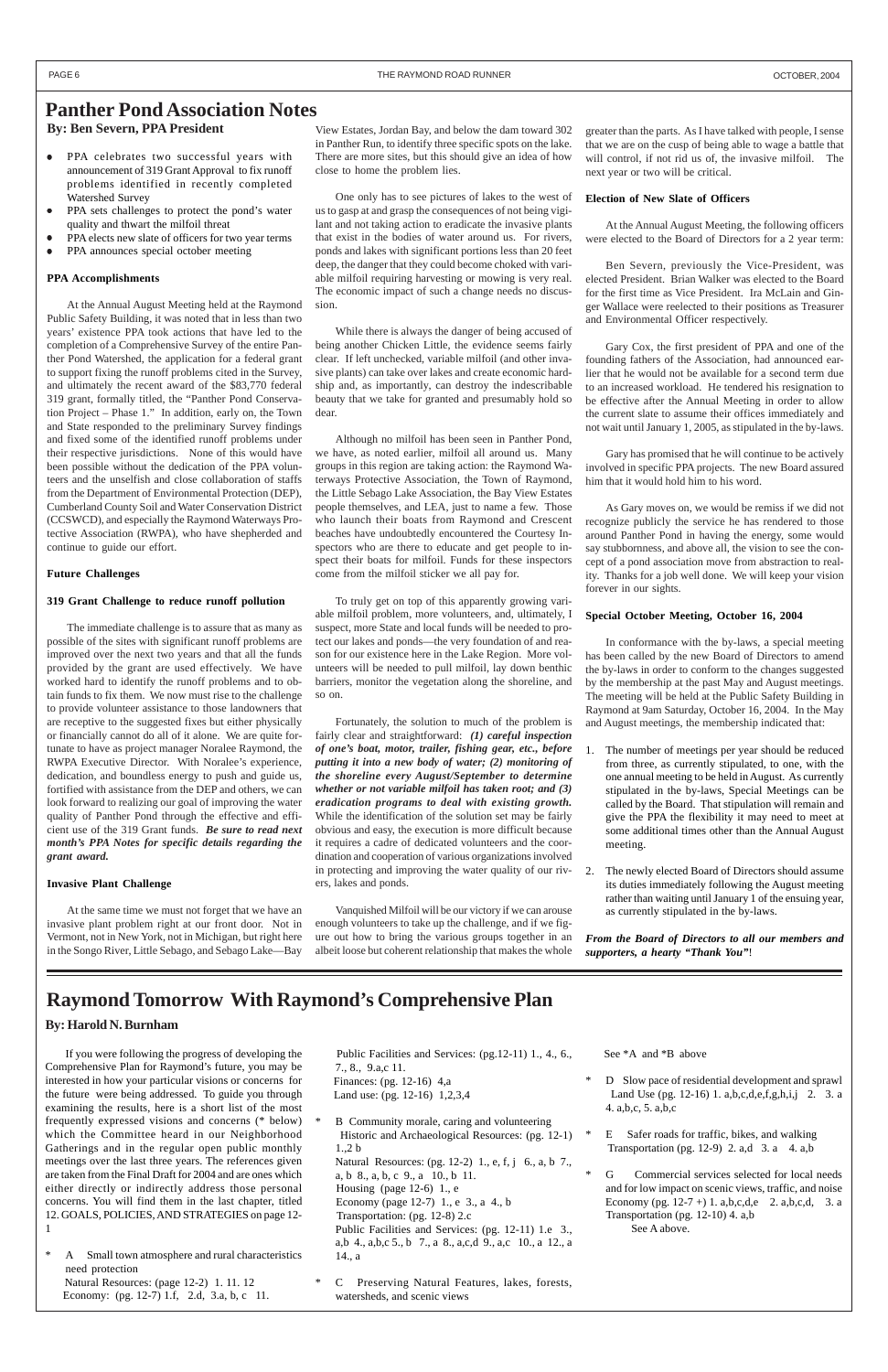RWPA Topics

- Thomas Pond Grant Funds Available for Buffer Plantings
- Volunteers Needed for Dingley Brook Milfoil Removal
- Invasive Plant Surveys Completed
- Preliminary Results of the Boat Inspection Program

#### **Native Plants Available to Thomas Pond Property Owners**

Property owners around Thomas Pond can receive grant funds to purchase plants to improve their property and help protect the lake. The Cumberland County Soil and Water Conservation District is finishing up the Thomas Pond Conservation Project this fall. Contact Betty Williams at 856-2777 or betty-williams@me.nacdnet.org. Fall is a great time for planting so take advantage of this opportunity today! See more information in their notice in this issue.

#### **Dingley Brook Milfoil Removal on Sunday, October 17th**

Volunteers are needed to assist RWPA with hand removing variable milfoil from Dingley Brook on Sunday, October  $17<sup>th</sup>$ . RWPA has been working with landowners to put together a management plan to eliminate the milfoil colonies present in the brook from its outlet into Sebago Lake up to the Thomas Pond dam. No previous experience in milfoil removal is required. For more information please contact Noralee at 671-3329 or lakes@raymondmaine.org.

Variable milfoil is one of the eleven invasive aquatic species in Maine and poses a serious threat to our lakes, threatening the aesthetic and ecological integrity and interfering with recreation. Variable milfoil can only grow to a maximum depth of 15 feet, so it will never overtake a lake like Sebago that is dominated by deep water habitat. But it can become a significant nuisance in coves and near

shore areas and streams, interfering with boating and swimming and causing property values to decline. We are already witnessing its negative impact in several Sebago coves, canals, and streams in Raymond.

As we all know, Sebago Lake is one of the most popular boating lakes in Maine and New England. Given that boats are a primary way these plants move from lake to lake, invasive milfoil found in Sebago is a potential threat to every other lake in the region. On Sunday, October 17th, we hope to see volunteers come together from all the lakes in Raymond to help us remove one of the existing colonies established in Dingley Brook. Give us a call or e-mail for more information.

#### **Invasive Plant Surveys Completed**

As you may recall from our September article, RWPA staff and volunteers were nearing completion of the 2004 lake plant surveys. A plant survey involves inspecting the lake bottom along the shore out to a depth of 15 feet with detailed attention to boat launches and areas with established native vegetation. The shoreline surveys are now 100% completed on all Raymond's Lakes. As you can see from the table below, no invasive aquatic plants were found in any of the lakes, with the exception of the known variable milfoil colonies in Sebago Lake.

#### **Table 1: 2004 Invasive Plant Survey Results**

| Lake                | <b>Shoreline</b><br><b>Surveyed</b> | <b>Invasives</b><br>Found |
|---------------------|-------------------------------------|---------------------------|
| Crescent Lake       | 100%                                | No                        |
| Thomas Pond         | 100%                                | No                        |
| <b>Raymond Pond</b> | 100%                                | No                        |
| Panther Pond        | 100%                                | N <sub>0</sub>            |
| Tenny River         | 100%                                | No                        |
| Notched Pond        | 100%                                | No                        |
| Sebago Lake         | Unknown                             | Variable milfoil          |
|                     |                                     |                           |

To provide continuity with the Comprehensive Plan process, the following items have been listed from the Policies/Strategies Action Matrix of the 2004

If you have any questions about the shoreline surveys or wish to become a trained volunteer, please contact us at 207-671-3329 or lakes@raymondmaine.org. Thank you to all our trained volunteers for making the 2004 lake surveys a success!

#### **Launch Inspections**

The Lakes Ranger Program was a tremendous success in 2004. Between Memorial Day and Labor Day, our Lake Rangers inspected a total of 1,882 boats at four Raymond launch sites. This is a tremendous increase from our 2003 total of 401 boats. Our Lakes Rangers Mark Dixon and Deb Cutten did a tremendous job at the ramps to ensure that invasive plants are not entering Raymond's lakes and in educating boaters of the importance of inspecting their own boats, props, anchors and trailers when entering and exiting all lakes. Variable milfoil fragments were removed from 10 boats exiting Sebago, and rangers spent time removing fragments that washed up onto Raymond Beach each shift. Be sure to read next month's Road Runner article for more detailed results from the boat inspection program.

Get the answers to these and other frequently asked questions at a Septic System Workshop for homeowners being held at Stimson Hall in Gray on Thursday, October  $7<sup>th</sup>$ , at 6:30pm.

#### **RWPA Milfoil Removal Project Volunteers Needed Dingley Brook, Sebago Lake Sunday, October 17th No experience necessary FMI: contact us 671-3329**

### **Conservation In Raymond**

On Wednesday, September 29, the Raymond Conservation Commission resumed its regular meeting schedule and set a course for the year and beyond. The agenda included updating our mission and focus, and laid out our major project areas. This year we will continue with land and water education efforts, but we have added several new initiatives and communication outlets.

The RCC meets on the last Wednesday of every month at 7pm in the Portable Classroom. All meetings are wide open to Raymond Residents. From time to time we will have guest speakers or joint meetings with other towns (such as Casco) on shared resource issues. We encourage your participation and are always interested in bringing on new members to help move our initiatives forward. Come and try us out ! We look forward to seeing you on October 27<sup>th</sup>. For more information, feel free to contact John Rand at 655-4277 or jbr@prexar.com.

(Note: The September meeting agenda is provided below so folks can see where we are headed for the coming year).

Raymond Conservation Commission September 29, 2004 Meeting Agenda

**A. Focusing our Vision and refreshing our Mission:** *Helping Raymond sustain traditional land use,*

*protect its natural resources, and move toward renewable and efficient energy use.*

#### **B. Project Planning for September 2004 through June 2005 and Beyond:**

- 1. Open Space (planning, education, funding)
- 2. Watershed Stewardship and Invasive Aquatic Plant Management (supporting RWPA)
- 3. Endangered/Threatened plant identification (mapping and education)
- 4. Renewable Energy, Energy Efficiency and Conservation (education)
- 5. Municipal Support
- Comprehensive Plan \* (see below)
- Planning Board meetings
- Select Board meetings
- **C. Communications**
- 1. RCC on the Raymond Web site
- 2. Road Runner Articles
- 3. Raymond Village Library as an educational resource
- 4. Raymond School Department

#### **Action Items, sign ups, commitments – making things happen**

Final Draft of the Town of Raymond Comprehensive Plan. Only the High and Medium priority items have been included.

- 1. Protect or improve the quality of surface water (education, milfoil)
- 2. Protect shared watershed resources (work with other towns)
- 3. Conserve prime forest land (education)
- 4. Preserve the Town's scenic areas (develop criteria, inventory)
- 5. Increase open space (create open space plan for priority projects/purchases)
- 6. Encourage agriculture (education)
- 7. Recycling education (work w/ recycling committee)

The RCC has been active on a number of these issues over the last decade. With an executive director now managing watershed and invasive plant issues for RWPA (Noralee Raymond), it may be possible for the Conservation Commission to focus more on land and other issues.

## **Plants For Thomas Pond Property Owners -What A Deal!**

Property owners around Thomas Pond are eligible to receive grants for plants on their properties and shoreline areas. The Thomas Pond Conservation Project is nearing completion, and we still have \$1200 left in our plant fund. Here's how the program works:

- 1. Contact Betty Williams at 856-2777 or bettywilliams@me.nacdnet.org.
- 2. She will visit your property and help you select attractive plants that are suited to your sun and soil conditions.
- 3. The Grant will split the cost with you up to \$100.
- 4. The plants can be delivered directly to your house.
- 5. You plant the shrubs. This will enhance your property *and* protect the lake.

We encourage all property owners around the pond and watershed to take advantage of this program and help protect the pond. Everyone's property can use even just a few more plants, and fall is a great time for planting. So don't delay. Contact Betty Williams today at 856-2777 or betty-williams@me.nacdnet.org.

# Gray – Answering those

# Probing Septic Questions

How do I know when my septic system needs to be pumped? Should I buy additives for my septic? How do I know if my system isn't working?

The workshop will cover basics including how septic systems work and how to keep them working. Participants will also learn how to extend the life of their septic system and save thousands of dollars. Those attending may also be eligible to receive discounted rates on septic pumping.

The cost of the workshop is \$5. To register for the workshop or for more information, contact Jami Fitch at the Cumberland County Soil and Water Conservation District at 856-2777 or e-mail jamifitch@me.nacdnet.org.

### **Lake Protection Efforts Into The Fall Season**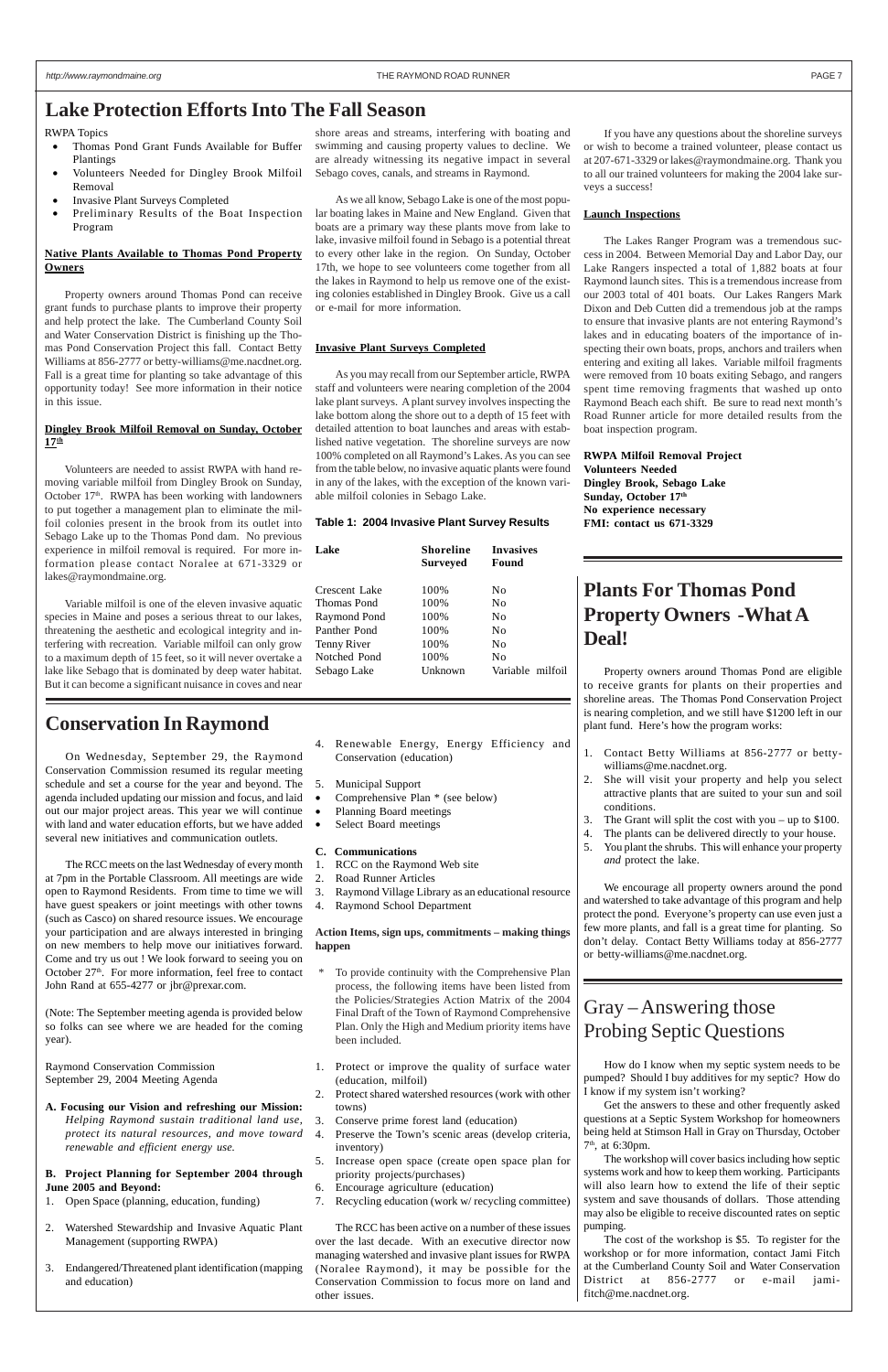# **Raymond School District's Program for Advanced Learning**

The seeds for this program were planted two years ago and cultivated by a dedicated group of people that included administrators, teachers, parents, students, and consultants from within and beyond the state of Maine. The program is designed to meet state guidelines for gifted and talented programming while benefiting all students. You will be able to find information about the advanced learning program on the Raymond School District's website in the near future. A brochure is also in the works which will be available at both the Raymond Elementary School and Jordan-Small Middle School. Gail Casson was hired as the consulting teacher for the gifted and talented program and can be reached at either school.

# **Please Don't Throw Money Away!**

- Do you buy **Progresso** soups? Cut out the box top logo.
- Do you buy  $General Mills$  ( $&$ ) cereals? Cut out the</u> box top logo.
- Do you buy **Betty Crocker** baking mixes and icing? Save the box top logo.
- Clip out box tops logos (see above) found on participating products such as General Mills cereals, Pillsbury products, and Betty Crocker baking supplies.
- Each box top earns our schools  $10¢$ . There are collection boxes at the Raymond Elementary School, Jordan-Small Middle School, Town Hall, and the Raymond Village Library for box tops.

Welcome to another great year at our Raymond schools! Last year Raymond schools raised over \$1,800 with the Box Tops for Education program, all from clipping box tops! Our goal is to increase that amount this year with even more ways to earn money, including getting community members and local businesses involved.

The three ways to earn money for our schools are:

#### **CLIP**

#### **BECOME A MEMBER**

- One of the easiest ways you can help is to join the Box Tops for Education Booster Clubsm at boxtops4education.com. Signing up takes only a few minutes and our school will receive Box Top credits.
- •As a Booster Club member you will receive periodic e-mails including money-saving coupons on Box Top products, recipes, children's book recommendations, and exclusive access to the Box Tops for Education Marketplacesm, which leads us to the third way you can help earn money for our school…

### **SHOP ONLINE**

- If you or your business shop online, please access your favorite online merchants through the Box Tops Marketplace.
- Up to 8% of each qualifying purchase is donated to our schools.
- It's easy: simply start at boxtops4education.com and go to Box Tops Marketplace. Once registered, you can choose from the over 200 online merchants to access their individual websites.
- Participating merchants include L.L. Bean, Land's End, Staples, Office Max, Sears, JC Penney, eBay, Barnes & Noble.com, and many, many more. Our schools will automatically be credited.

If everyone helps, we can earn more cash for our school than ever before. The money we raise goes to help pay for needed programs and school supplies. Please remember to tell your friends and family near and far to sign up, too, and help us reach our goal by clipping, becoming booster club members, and shopping online through the Box Tops website. More information on these programs is available at www.boxtops4education.com, or you can contact Christina Lamarre with questions at PTA@raymondmaine.org, or 655-3380.

Thank you for making a difference for our schools!



### **Calling All Listeners!**

### **By: Jani Cummings, Title I Literacy Teacher**

One of the best ways to show children the importance of reading is to let them read to you. In my years of teaching, I have seen many wonderful technologies emerge, but I don't think there is anything that can ever take the place of that one-to-one time with a child, enjoying a book together. The delight of a first grader as she masters The Fat Cat Sat on the Mat; the giggles of a kindergartner's echoing, "I do not like them, Sam-I-am! I do not like green eggs and ham!"; or the tears in a 4th grader's voice as he manfully tells you the ending of Stone Fox ...these are the magic moments in education and in life.

In our busy day-to-day, finding that special time to really listen to our children read is difficult, and yet there is no better way to show them how much it matters in everything we do as "grown-ups." Beginning on Friday, October 1, we are starting The Literacy Lounge in my room at RES. After the Opening Assembly (so around 9:15), I would like to have lots of adult listeners come in to listen to a variety of children, K-4, read or share books. Some of them won't be able to read yet, and they might just want to share the beautiful pictures with a caring adult, but the point is that you will be modeling the excitement of reading to a young person who will remember that you took time for them, longer than you can imagine.

ALL listeners are welcome. Retired listeners, parent listeners, teacher listeners, working listeners, famous listeners... ANY listeners. On October 22, Bill Diamond will be a listener. The Literacy Lounge will be open every Friday that we are in school, from 9:15-10:30. Coffee will be served. For further details, or to confirm our calendar, please call Jani Cummings at 655-8672, ext 126; or check the website.

Hope to see you.

# **Raymond Schools Support National Denim Day**

If you come to school on Friday, October 8, and find that the staff looks a bit more casual than usual, it is because they are participating in Lee National Denim Day. Last year students and staff raised over \$700 to support the Susan G. Komen Breast Cancer Foundation. This year the staffs at the Raymond Elementary School and the Jordan-Small Middle School again invite students to join them by donating \$1 and wearing denim on October 8. All proceeds will benefit breast cancer research, education efforts, and screening and treatment projects in communities around the world.

## **Food Service Honor Roll**

Kim Williams, Raymond School District food service manager, and Tammy Baker, JSMS kitchen manager, recently completed a required sanitation course. We know that our school kitchens are in good hands, as both Kim and Tammy received a perfect score of 100 on a very rigorous final exam. Congratulations to Kim and Tammy!

# **Hannaford Helps Raymond Schools**

From now through December 24, 2004, you can earn cash for our schools by purchasing the participating General Foods products at Hannaford and earning school dollar certificates at the register. Every purchase of 4 participating products earns our school 3 school dollars. Please turn in your school dollar certificates at the school offices at RES or JSMS. These school dollars will be used by the Raymond PTA to support our school programs. Look for over 750 participating products at your local Hannaford grocery store.

# **Final Days To Order Innisbrook Gift Wrap**

Innisbrook Wraps presents the ultimate gift wrap collection this fall at the Raymond Elementary School. Our fall Innisbrook sale will end on October 4. Don't miss out on this year's collection!

#### **\*Award Winning Gift Wrap Designs** \***Great Gift Products for Kids of All Ages \*Gourmet Food and Chocolates Galore**

Proceeds from our Innisbrook sale are used to support classroom programs and the Raymond PTA. These funds have had a direct impact on your child's

classroom and our school program.

Innisbrook Schools can also order on the web 365 days of the year at www.innisbrook.com. The Raymond Elementary School customer # is 104999. Families and out of town friends can order and re-order over 150 Innisbrook products on-line all year long! Products will be delivered right to your door, and your child's school will receive the 50% profit.

## **Pre-school Literacy?**

Need some information about reading with your child? Want to hear about exciting new and wonderful old books? Jani Cummings, the Lead Literacy Teacher at the Raymond Elementary School, will be having some book and reading talks throughout the school year...before, during, and after the school day.

Call 655-8672, ext 126, if you are interested, and we'll set up a few times to get together.

# **R.E.D. Board Members Needed**

The Raymond Extended Day Program is currently seeking new members to be on its Board of Directors. If you have a couple of hours per month to be part of our team, we would love to hear from you. Please write a letter of interest, or contact Kristi Curtis at 655-3203.

# **Boy Scouts to Collect Flags for Retiring and Food Donations for Pantry**

Troop 800 Boy Scouts will again be participating in Scouting for Food on Saturday, November 6th. The food collected is used to help the food pantry. This year's event will have a twist. Scouts will also be collecting worn United States flags for the purpose of a proper flag retirement ceremony. Scouts will be canvassing neighborhoods on Saturday morning. If no one visits your area, you may drop off flags or food at Kokatosi Campground between 2-4. A flag collection receptacle will also be located at Raymond Village Community Church from Sunday, November 7, through Tuesday, November 9.

It is anticipated that a flag retiring ceremony open to the public will occur on Veterans Day beginning at 3 pm at Sheri Gagnon Field. Final details will be announced in next month's Raymond Road Runner.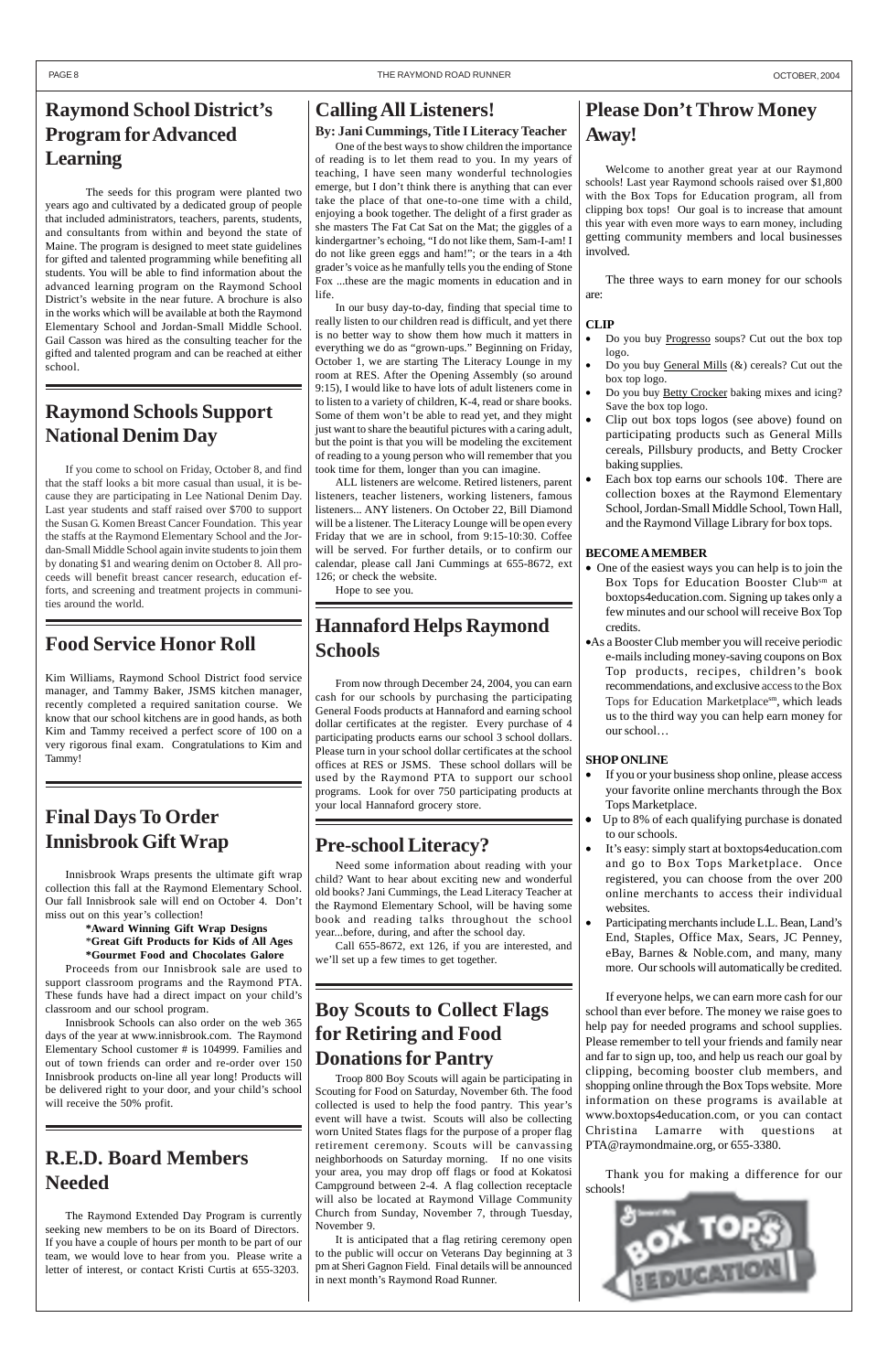# **Notes From the Middle of Things Jordan-Small School**

### **KIDS 2 KIDS Mentoring at JSMS**

Early October also brings the sign-up time for Kids 2 Kids, a mentoring program between Jordan-Small Middle School and Raymond Elementary School students. Last year, eight 7th and 8th grade students learned teamwork and mentoring skills by doing creative activities as a group and with their younger friends. Kids 2 Kids meets from 2:00-4:00pm on Mondays this year. After a few weeks of training, JSMS mentors will start weekly meetings with 3rd and 4th graders later in the fall. Do you know a 7th or 8th grader who enjoys being with younger kids and could be a reliable friend and role model? Contact Debra Martin, JSMS Program Facilitator, at 655-4743, ext.143.

### **"Notes" From The Music Room**

Jordan-Small M.S. continues to have high percentages of its students involved in the performing arts. Over one third of the student body participates in band or chorus, or both! The beginner band started the last week of September with 27 fifth graders enrolled. Eighth grade students were offered guitar class as an option to meet the fine arts requirements this year. The class is filled to capacity and very motivated. Some of the seventh and eighth grade chorus and band members are "going the extra mile" to prepare for the Maine Music Educators Honors chorus and band audition in October. Our first concert of the year will be on Thursday, December 9, 2004, in the JSMS gymnasium. We hope to offer new after school enrichment programs in the arts this year thanks to the grant funds secured by Mrs.Davis Stay tuned for more info.

### **RES Principal's Report**

#### **By: Norma Richard**

The September 14 Parents Night was a great success at the Raymond Elementary School. We had over 200 parents join the professional and support staff for this annual event. I was so pleased to share with both parents and staff our focus on interdependence as we combine both home, school and community resources and efforts to assure that all students are successful. Teachers also appreciated the opportunity to share classroom schedules, grade level topics, and expectations for both work and behavior in their classrooms. I want to thank all of the parents who shared time from their busy schedules to attend Parents Night. Your continuing support of our elementary school program is much appreciated and always valued.

October is Bus Safety month, and we want to remind students, parents, and the community that it takes all of us to assure that your children are transported to and from school safely. Please remember that the school zone is 15 mph when students are being discharged or picked up. Fines double in a school zone and the minimum fine is \$232, so please observe the speed limit when you are leaving our driveway. We also need to remind parents and visitors to always enter the parking lot through the first entrance on the right, the one immediately following the parking sign. This way you will not run the risk of passing through a bus's red lights while it is picking up students at the front entrance. All of our students will be participating in bus safety, including bus evacuations, this month. It is important that you review with your child on a regular basis our bus rules for Safety, Respect, and In Bounds.

I want to recognize the efforts of Paul Godwin, bus supervisor, and our bus drivers for managing a very tough busing schedule each and every day. There may be occasional days during the school year when bus runs are later than normal. This may be due to a late high school run, sports run, or drivers being out and our needing to place students on a different run. If you have a concern about a later than normal run and can not contact the school office, please call the dispatch office at 655-7851. Dispatch is in contact with all of the buses, and the dispatch staff is very helpful in locating children and getting that information to parents.

Parents and community members are encouraged to share their interests, talents and expertise with our students and staff by volunteering. Please complete a volunteer application or call the school office at 655- 8672 if you would like to be involved in any way with the Raymond Elementary School volunteer program. I want to thank Lisa Friedlander for spearheading efforts to expand volunteer efforts in both of our schools.

### **Salad Days At JSMS**

The JSMS Salad Bar Project is off to a great start! The first couple of Wednesdays and Thursdays saw lots of students lined up to select items from the salad bar. The salad bar is included with hot lunch, but also can be purchased separately at \$ .75 for a small salad and \$1.50 for a large salad. Many items have been featured, including pasta salad, croutons, tomatoes, olives, jalapenos, hard boiled eggs, cheese, peas, ham, lettuce,

### **By: Charles Miller, Principal**

As September comes to a close Jordan-Small Middle School has started to hum like a well oiled machine. Our soccer teams have remained undefeated, and every player is getting a big kick out of the experience. The feld hockey team and the golf team are in full swing. The cross country team is running smoothly. Mr. Elder has a chess club that can't be matched, and the fifth and sixth graders will be having volleyball soon. We have a number of students working on the yearbook and snapping pictures.

Our Parents' Night Open House went well, giving everyone a chance to meet the new staff and to see the great job our staff has done refurbishing the building. We would also like to acknowledge the beautiful flowers and displays around the building which were done by the town Beautification Committee led by Mary McIntyre, Sharon Dodson and including Mary Lentine, Kevin Woodbrey, Paul Lentine, Steve Lentine, and Kyle Woodbrey.

The teachers have been working on their curricula this fall and are preparing for the first installment of state and local assessments to match the Learning Results. The work has been arduous, but the spirit of the teachers is determined and the work is getting done. The goal is to

assess all of our students and to be able to identify student achievement and needs.

Take a look at the calendar for October and note the upcoming sports events. We will be introducing our eighth graders to the choices for high school on the 28th. Don't miss that. There will be two days when school is closed: one for Columbus Day holiday on the 11th and one for parent-student-teacher conferences on the 29th. You might also keep your eye out for the mid-trimester reports coming home near the 22nd of the month.

We are especially interested in gathering input from parents of eighth graders concerning end of the year ceremonies, field trips and other important topics. Contact Debra Martin to help us plan for the first of our parent meetings with the principal. Your contributions are important to us. We also would like to meet with parents of fifth, sixth, and seventh grade students for similar discussions. Please contact us.

Finally, thank you for all the support, both financial and volunteer, that have made this school a better place for kids. We have a two day a week salad bar, a great used television for a classroom, a field hockey program, and many, many other gifts from the community. You truly make the walls of the school stretch out into the community.

cucumbers and lots more. We appreciate the donations of produce and croutons, as well as the volunteer help staffing the salad bar – your efforts are truly appreciated by the students and staff at JSMS. Kim, Tammy, Sandie and Jaine from the kitchens are doing a great job getting this project started, and Mr. Dale is assisting with clean up after lunches are over. Give us your feedback, and if you have any extra produce, feel free to bring it by one of the school offices!

## **Hebron Academy Honor Roll**

The following Raymond students were named to the Hebron Aademy Honor Roll in the spring of 2004.

#### **High Honors**

Kevin Crockett Katrina Draper Cameron Lao-Gosney Roman Lao-Gosney Kelly Stanley Stephen Wisutskie **Honors** Lura DeSorbo Elliot Watts



### **Harvest Festival Dinner & Hayride**

 On Saturday, October 16th, the Raymond Village Community Church at 27 Main Street will offer ham, hot dogs & beans, chili, coleslaw and homemade pies. To get everyone in the mood there will also be a hayride beginning at 4:30pm. Dinner will be served from 5 - 6:30pm. Adults \$5.50, children \$4, or you can feed the whole family plus get a hayride for \$20! A great value! Proceeds will benefit Raymond Village Church programs.

For more information please contact the church office at 655-7749 or via e-mail at rvccme@pivot.net.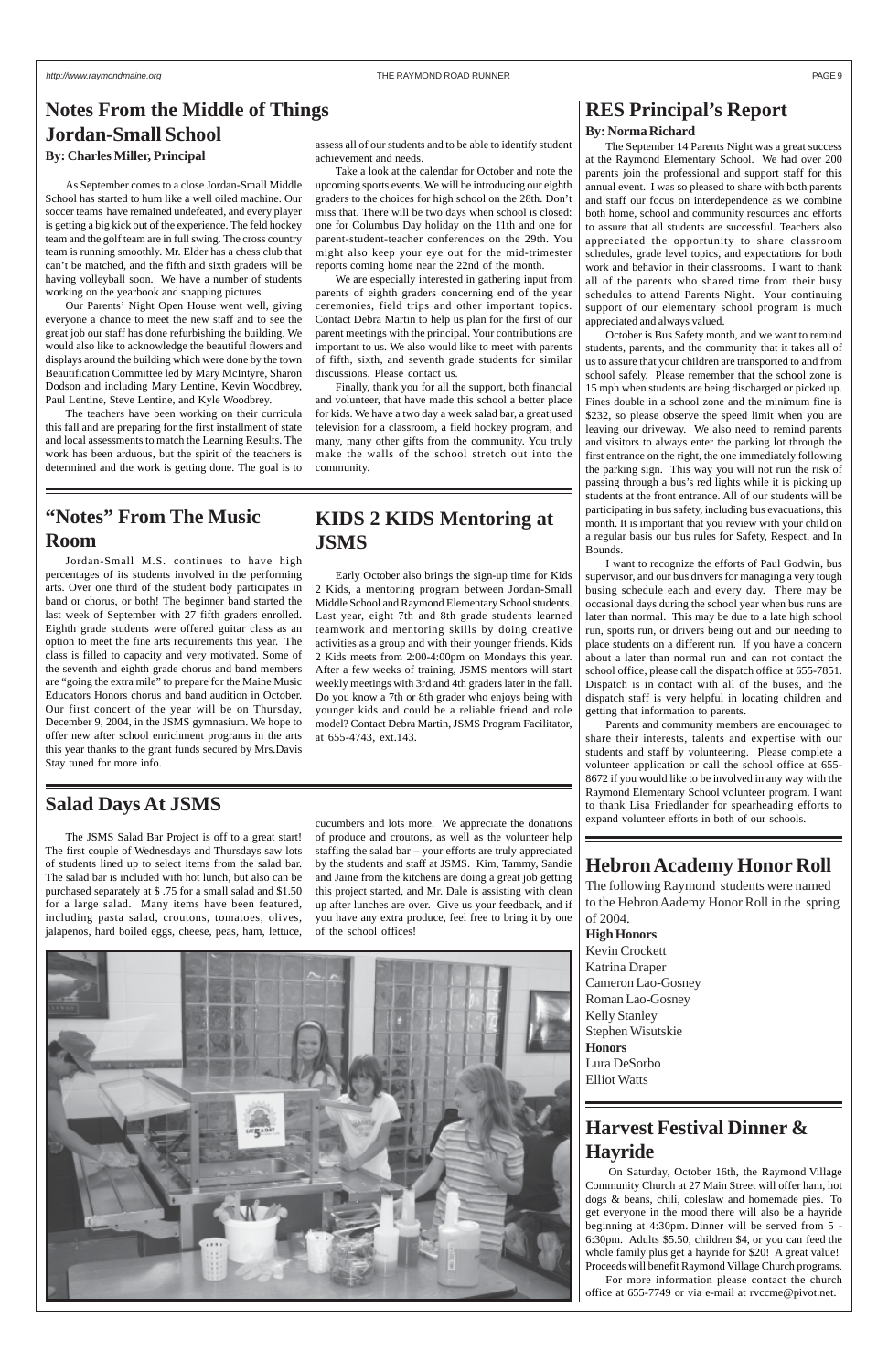### Calling all Raymond School District Parents and Community Partners:

We need you! Will you please consider becoming part of the school environment in which Raymond children spend so much of their day? Your time and talents give all our children additional opportunities for meaningful encounters that enhance their learning

experiences. You don't have to be a trained teacher to be a school volunteer; all you need is what you already have - a love for children, an interest in their education, and willingness to help. Any training or instructions you need will be provided. There are a variety of opportunities

available. If you have a special area of interest or talent, please let us know so our children can benefit from your experience. We hope you can find time to volunteer in Raymond Schools this year. You can make a difference!

-Sandra Caldwell, Superintendent

#### *WHAT COULD YOU POSSIBLY DO TO VOLUNTEER IN THE RAYMOND SCHOOLS?*

\* Work with underachievers \* Help students select library books

- \* Listen to children read
- \* Conduct flash card drills
- \* Provide individual help
- \* Assist with learning centers
- \* Reproduce materials
- \* Provide technology and computer assistance
- \* Play games with students at recess
- \* Grade papers
- \* Prepare bulletin boards
- 
- \* Make puppets
- \* Dramatize a story
- \* Set up experiments
- \* Read to children
- \* Work on perpetual activities
- \* Inventory classroom resources
- \* Record grades \* Reinforce learning of alphabet

\* Prepare teaching materials

\* Data entry for homework assignments

- \* Reinforce recognition of numerals
- \* Help children learn foreign languages
- \* Assist with field trips
- 
- 
- 
- 
- 
- - \* Assist teachers in gathering resources
- \* Help in office \* Fundraising
- \* Help with handwriting practice
- \* Assist in the library
- \* Practice math skills
- for units of study

- Elementary School
- Middle School
- \_\_\_ Outside of School

*Please indicate what days and times you have available.*  $Day(s)$ 

\* Help with special projects in classrooms \* Work with groups to beautify the schools \* Serve as chaperone at school activities

\* Help in cafeteria \* Help with Salad Bar

- \* Grant writing
- \* Teacher appreciation lunch

\* **Lots of other activities – only limited by your imagination!**

# **RAYMOND SCHOOL DISTRICT**

### **Volunteer Application Form**

| First Name                  | MI Last Name |
|-----------------------------|--------------|
| Address                     |              |
| Date of Birth Date of Birth | Gender M F   |
|                             |              |
| E-mail                      |              |
|                             |              |

Do you require any special accommodations in a work environment? Yes No If yes, please describe.

\_\_\_\_\_\_\_\_\_\_\_\_\_\_\_\_\_\_\_\_\_\_\_\_\_\_\_\_\_\_\_\_\_\_\_\_\_\_\_\_\_\_\_\_\_\_\_\_\_\_\_\_\_\_\_\_\_\_\_\_\_\_\_\_\_\_\_\_\_\_\_\_\_\_\_\_\_\_\_

*Please indicate what type of volunteer opportunity you are seeking:*

Academic assistance (i.e. one to one tutor, small group support, classroom assistance)

\_\_\_ Curriculum enrichment (i.e. drama, arts & crafts, music)

- Clerical / Non Academic Support (i.e. office support, library support, grant writing)
- Lunchroom or playground supervision

In order to make an effective match for you, it is important for us to know of any special skills or talents you would like to bring to your volunteer work. If so, please describe.

\_\_\_\_\_\_\_\_\_\_\_\_\_\_\_\_\_\_\_\_\_\_\_\_\_\_\_\_\_\_\_\_\_\_\_\_\_\_\_\_\_\_\_\_\_\_\_\_\_\_\_\_\_\_\_\_\_\_\_\_\_\_\_\_\_\_\_\_\_\_\_ \_\_\_\_\_\_\_\_\_\_\_\_\_\_\_\_\_\_\_\_\_\_\_\_\_\_\_\_\_\_\_\_\_\_\_\_\_\_\_\_\_\_\_\_\_\_\_\_\_\_\_\_\_\_\_\_\_\_\_\_\_\_\_\_\_\_\_\_\_\_\_\_\_

Is there a particular school in which you are interested in working? If so, please indicate.

\_\_\_\_\_\_\_\_\_\_\_\_\_\_\_\_\_\_\_\_\_\_\_\_\_\_\_\_\_\_\_\_\_\_\_\_\_\_\_\_\_\_\_\_\_\_\_\_\_\_\_\_\_\_\_\_\_\_\_\_\_\_\_\_\_\_\_\_\_\_\_\_\_\_\_\_\_\_

Best time(s)

#### PAGE 10 **THE RAYMOND ROAD RUNNER SEXUAL SEXUAL SEXUAL SEXUAL SEXUAL SEXUAL SEXUAL SEXUAL SEXUAL SEXUAL SEXUAL SEXUAL SEXUAL SEXUAL SEXUAL SEXUAL SEXUAL SEXUAL SEXUAL SEXUAL SEXUAL SEXUAL SEXUAL SEXUAL SEXUAL SEXUAL SEXUAL**

\_\_\_\_\_\_\_\_\_\_\_\_\_\_\_\_\_\_\_\_\_\_\_\_\_\_\_\_\_\_\_\_\_\_\_\_\_\_\_\_\_\_\_\_\_\_\_\_\_\_\_\_\_\_\_\_\_\_\_\_\_\_\_\_\_\_\_\_\_\_\_\_\_\_

I understand the confidentiality policy of the Raymond School District

Volunteers should know that academic and personal information they know about the students should be shared only with the appropriate teachers and school staff. Unless special arrangements are made with the teacher and principal, the teacher should handle all communication with parents and other students. In addition, while we appreciate volunteers speaking to others in the community about their positive work at the school, information about individual students should not be shared and any concerns or problems should be addressed with the appropriate people at the school.

\_\_\_\_\_\_\_\_\_\_\_\_\_\_\_\_\_\_\_\_\_\_\_\_\_\_\_\_\_\_\_\_\_\_\_\_\_\_ \_\_\_\_\_\_\_\_\_\_\_\_\_\_\_\_\_

**Signature Date**

**ID Verification (Driver's License or other ID with name and birth date) Initials\_\_\_\_\_**

# **Raymond Baseball/Softball**

There will be a meeting on October 13, 2004, at 7 pm at the Jordan-Small Middle School Cafeteria to elect Board members for the Raymond Baseball/Softball Board of Directors. Anyone who is interested in being on the Board of Directors, please attend this meeting. There are openings on the Board. If you cannot attend this meeting and want to be on the Board, please give Teresa a call (655-5411).

## **Raymond Recreation News**

By: Pat Smith

At this writing we are enjoying early fall weather that sure beats the weather of summer for sunshine and beauty! This is great for our fall soccer program that is off and running under the leadership once again of Dana Desjardins and many volunteer coaches. I'd like to remind all who participate that Agawam offers use of their fields to the RRA soccer program through a partnership between Raymond Recreation Association, the town of Raymond, and Camp Agawam.

Fall Karate run by Bushido Karate Dojo and a Drama program directed by Lisa Friedlander are also in full swing.

Watch for notices on plans for an Indoor Swim Program to begin in November for 2nd, 3rd and 4th graders after school on Wednesdays.

We want all who have been involved in the RRA basketball program to know that Dave McGowan and Jeff Weeks are stepping out of leadership roles for that program. At this time no one has come forward to take on the leadership. The RRA Board of Directors offers full support to anyone or to a group who would like to work on a basketball program this winter.

News of the winter ski programs is printed elsewhere in this edition of the Road Runner.

We anticipate another successful year of recreational programming. You may join by volunteering time in a support role or in coaching. For our major fundraiser, we will be selling oranges and grapefruit again this year in time for Christimas.

If you have any questions or want to volunteer, please call Pat Smith at 655-4657.

# **Raymond Recreation Winter Sports Signup**

Raymond Recreation winter sport signups Wednesday, Nov. 3, from 6-8pm at the Jordan-Small Middle School gym.

- Tuesday Skiing (Grades 5-8) Director Beth Clark (627-3173
- Wednesday Skiing (Grades 3-4) Director Bob Murray
- Friday Skiing (Grades 7-12) Director Peter Walgreen (627-4504)
- Basketball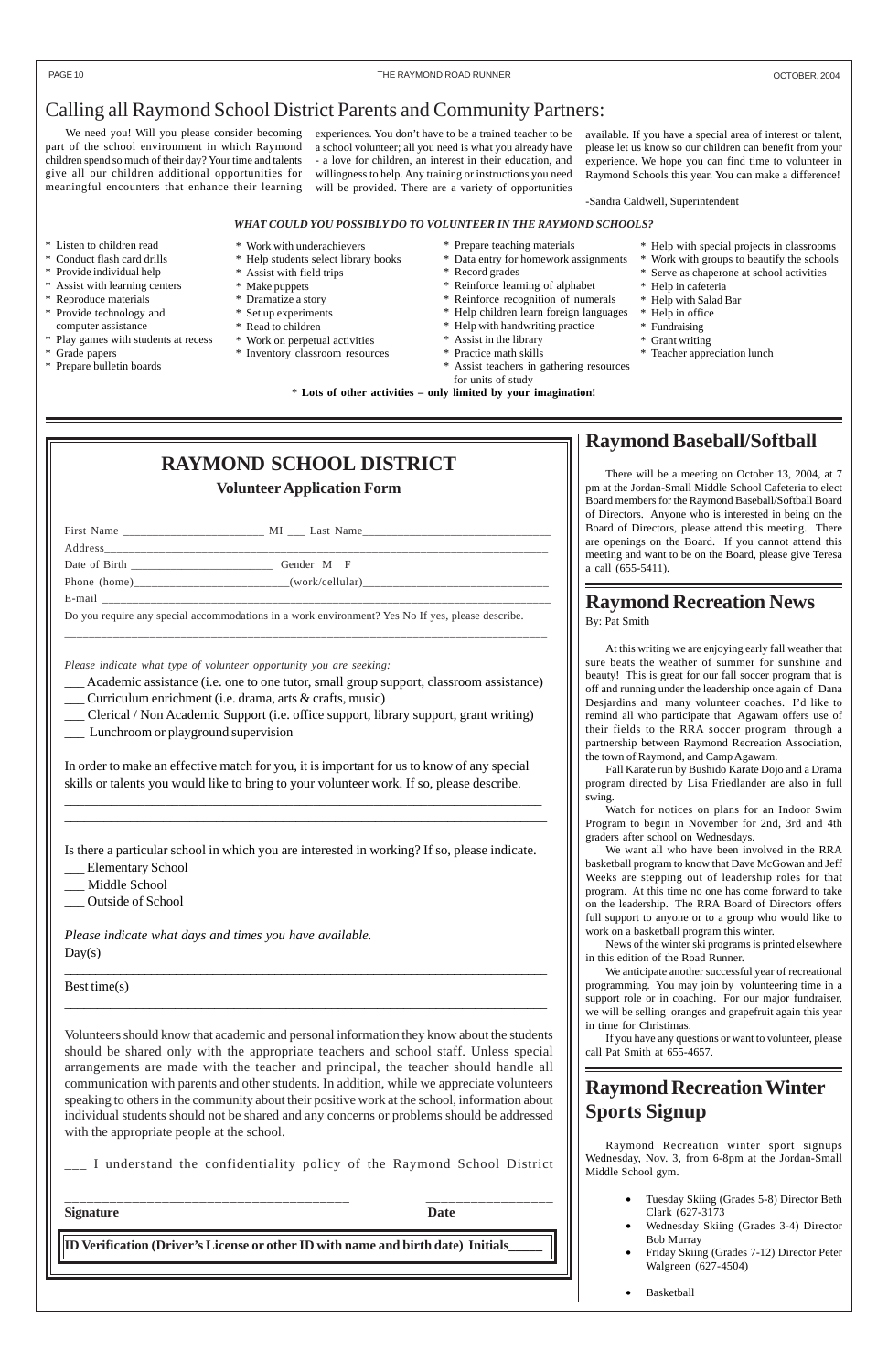### **Sea The World - Read**

Students at the Raymond Elementary School were greeted at the start of this school year with a beautiful new blue wall in the library. Mrs. Keef, with the help of Mrs. Lisa Schadler, is transforming this wall into a sea display. For every three books that students read, or have read to them, students will get a fish to put in the "sea." When they get ten fish, they will get a bonus sea creature to add to this display. We want each child to add to this display and to "SEA THE WORLD" by reading lots of books this year.

# **Turn The Things Sitting In Your Garage Into Tax Deductions!**

Are you redoing your living room and giving away old throw pillows?

The PTA has developed a giving tree program where the teachers request things they need for their classrooms. Usually they spend their own personal money for these things not covered in the school budget. Maybe you can help.

- Do you know anyone who has a wheel chair but no longer needs it?
	- The middle school needs one
	- Are you upgrading your electronics? The middle school needs a 27" TV for viewing health videos.

The elementary school music program is looking for a TV, video camera and VCR to record and play back classroom music performances.

The middle school is looking to create a comfortable place for reading in a classroom and wants a few throw pillows.

- Do you have extra middle school age appropriate novels collecting dust on your shelves?

> We have a 5th grade teacher and a new 8th grade teacher in the middle school who are both trying to build their classroom libraries.

Please take a moment to check out this link and see if you have any of the things they need: www.raymondmaine.org/civic\_groups/pta/default.htm

Feel free to call or e-mail me with any questions. Leigh Walker 655-2135 or pta@raymondmaine.org

### **"Walk your Child to School Day"**

Representative Joe Bruno encourages citizens of Raymond and surrounding communities to join others around the world in celebration of "Walk Your Child to School Day" Wednesday, October 6.

According to Representative Bruno October 4-8 has been designated International Walk to School Week. Each October, millions of children, parents, teachers and community leaders across the globe walk to school to celebrate International Walk to School Day. Many communities are transitioning from a single day to a week-long celebration of bringing visibility to walking

and biking conditions and inspiring positive change.

"This event serves as an opportunity to focus on the importance of physical activity," said Representative Bruno. " It enhances the health of kids and adults, while improving air quality and the environment by reducing car trips to school. It also reminds parents and children of the enjoyment and benefits of simply walking. If you live too far from your child's school to walk, drive part of the distance, then park and walk the rest!"

"Not only is walking to school with your children healthy, it creates some private time to actually talk with our children that we normally do not have in the morning rush to get to school and work," said Representative Bruno.

In 2003 all 50 states, along with Washington, D.C. and Puerto Rico, participated in Walk to School Day. An estimated 3000 schools in the United States participated in the 2003 event.

Walk to School activities can become a catalyst for ongoing efforts to increase safe walking and bicycling all of the time. For more information visit www.walktoschool-usa.org.

Camp Hinds Halloween night Oct.  $31<sup>st</sup>$  from 6pm – 9pm

CAKE WALK JOIN THE FUN AND WIN A CAKE!!!!!!!!!!

I know no one likes to be called "average" – and I hope in this case, you were way above the typical household in the amount you determined you could save or do save by using the library. There can also be a significant difference, perhaps twofold or more, between your actual savings by borrowing rather than purchasing items when compared to the value of the services you receive – whether books, magazines, videos, music, puzzles or audio books. What wasn't mentioned was that certain benefits of using the library come without a price tag – helping to instill the love of reading and learning in children and pursuing that same joy in adulthood. Another "priceless" (a.k.a. "free") benefit of the library is bringing you together with others in the community. The buying power of the library was also previously cited. With available discounts of up to 44% on most items in the adult collection and 22-44% savings in the children's area, the library gets tremendous value for each dollar it spends to update the collection. The library can purchase more items for the same amount of money than you can, than your neighbor can, than I can. If you, your neighbor and I each contribute to the library's Annual Appeal just a portion of what we save by using library services, not only do we each benefit but the whole community does as well . . . and your contributions are tax deductible.

**MOVIES** STOP IN FOR A FREE MOVIE AND POPCORN

### **Mentoring Floats into Fourth Year**

Because the Raymond Village Library is a non-profit organization, donations to the library are tax deductible. It's not just the Annual Appeal donation or other direct monetary donations that are tax deductible. Donations of gently used books, videos, audio tapes, children's books, jigsaw puzzles, and music CDs also qualify. The library staff will gladly provide you with a form for filing

with your income tax on the value you declare for the donated items.

Need tax forms during the filing season? Need tax forms to complete during an extension period? Look no further than your library for assistance — it stocks both federal and state tax forms. And from Feb to April  $15<sup>th</sup>$ next year, a library near you could save you money with free tax counseling and free preparation of forms through the Tax-Aide program. As in the past, Raymond Village Library will have literature on the program available early in the tax season.

As we've learned in this series, all borrowers of library materials realize savings, and tax deductible donations to the non-profit, non-municipal Raymond Village Library give an excellent return on the donor's "investment" due to the library's buying power. While working on this series of articles, I learned, as I hope you have, that regardless of the amount my family and I have given in the past to the library, the library has always given us more in return. I'll be thinking of that when responding to the library's Annual Appeal in the next several months. Won't you?

The Raymond Mentoring Partnership is kicking off another program year with an October paddle trip on the Tenny River. One of our goals is to help our mentoring pairs experience what the community has to offer. In the process, we hope the mentees have fun learning about canoeing with their mentor, gain a bit of confidence by trying something new, and come away with a greater appreciation of our beautiful natural resources.

Mentors, who range from high school students to "grandparents," will continue to meet with their mentees for an hour or two a week over the school year. The pairs plan their one on one time with support from us, and we plan occasional group events to bring everyone together. For more information about mentoring in the Raymond Schools, call Lori Rand at RES: 655-8672, ext. 107.

### **Thank You**

How do you say thank you to a person and his family who contributed so much to the town of Raymond over nearly 30 years?

Thank you, Rick, for being an integral part of our community. Your generosity and friendship has meant a lot to us. Good luck with all of your future endeavors.

Sincerely, the Martin Family Michael, Debra, Valerie and Patrick

### **Annual Raymond Fire/Rescue Department Haunted House**

**Free admission for all Raymond kids and their families!**

**Camp Hinds is on the Plains Road.**

**Please bring a flashlight and come prepared to be spooked!**

### **Continued from page 2 Savings At The Library**

**Sponsored by the Raymond Fire / Rescue members with support from Boy Scout Troop 800 and local businesses!**

# 3RD ANNUAL RAYMOND PTA HOLIDAY FAIR

**FRIDAY, NOVEMBER 19, 2004 6:00 – 7:30 PM RAYMOND ELEMENTARY SCHOOL**

Holiday SHOPPING A HOLIDAY GIFT SHOP ESPECIALLY FOR CHILDREN ALL GIFTS - **\$2** SHOP FOR FAMILIES, FRIENDS AND PETS! PROCEEDS BENEFIT YOUR PTA

THANKSGIVING PIE SALE YUMMY DESSERTS FOR THANKSGIVING COME EARLY FOR THE BEST SELECTION

SCHOLASTIC BOOK FAIR SHOP FOR HOLIDAY GIFTS FOR FAMILY AND FRIENDS (BOOKS MAKE GREAT GIFTS FOR TEACHERS!)

HOLIDAY FUN FOR YOUR FAMILY

**Registered Nurses Wanted to Sub at the Raymond Schools. If interested, please contact Jerilyn Ward at 655-8672 ext:402**